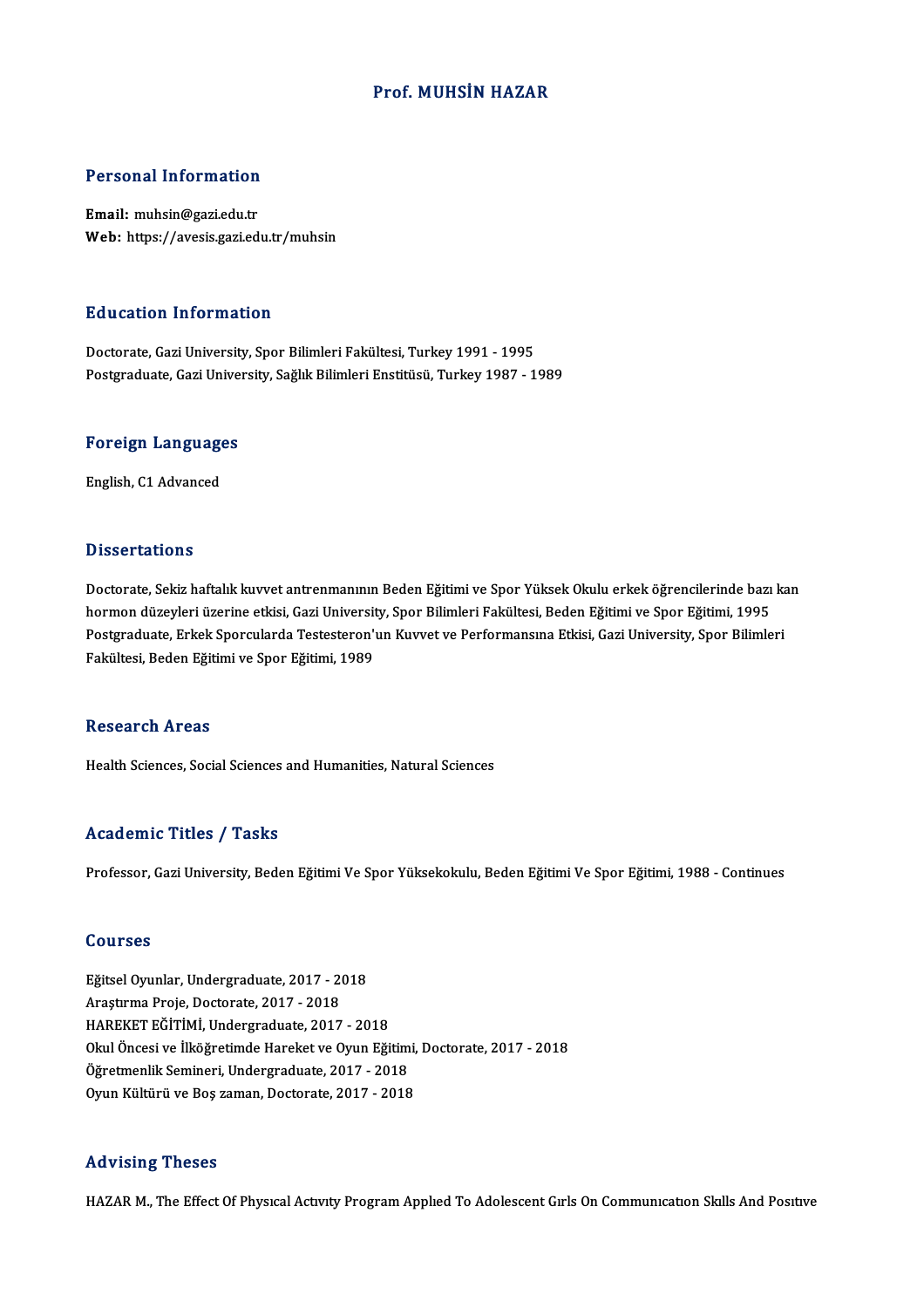Negatıve Emotıons, Doctorate, H.Özge(Student), 2020<br>HAZAR M. A Study On Traynus Managamant Styles In

HAZAR M., A Study On Traınıng Management Styles In Physıcal Educatıon And Sport, Doctorate, A.TURĞUT(Student),<br>2020 Negat<br>HAZA<br>2020<br>HAZA HAZAR M., A Study On Trammg Management Styles In Physical Education And Sport, Doctorate, A.TURĞUT(Student),<br>2020<br>HAZAR M., Sevgi evlerinde kalan ergen kızlara uygulanan fiziksel aktivite programının iletişim becerilerine

2020<br>HAZAR M., Sevgi evlerinde kalan ergen kızlara uygulanan fizikse<br>olumsuz duygularına etkisi, Doctorate, H.ÖZGE(Student), 2020<br>HAZAR M. The Effect Of Pulates Exercise On Thinking Stries, Per HAZAR M., Sevgi evlerinde kalan ergen kızlara uygulanan fiziksel aktivite programının iletişim becerilerine ve olumlu<br>olumsuz duygularına etkisi, Doctorate, H.ÖZGE(Student), 2020<br>HAZAR M., The Effect Of Pılates Exercıse On

olumsuz duygularına etkisi, Doctorate, H.ÖZGE(Student), 2020<br>HAZAR M., The Effect Of Pilates Exercise On Thinking Styles, Ps:<br>Healthy Adult Women, Doctorate, E.Ozan(Student), 2018 HAZAR M., The Effect Of Pilates Exercise On Thinking Styles, Psychosocial Adaptation, Temperament And Character On<br>Healthy Adult Women, Doctorate, E.Ozan(Student), 2018<br>HAZAR M., The Effect of Personal Growth Initiative on

HAZAR M., The Effect of Personal Growth Initiative on Protean and Boundaryless Career Attitudes of Employee Working<br>at Central Organization of the Ministry of Youth and Sports, Doctorate, M.SAKAR(Student), 2018 HAZAR M., The Effect of Personal Growth Initiative on Protean and Boundaryless Career Attitudes of Employee Working<br>at Central Organization of the Ministry of Youth and Sports, Doctorate, M.ŞAKAR(Student), 2018<br>HAZAR M., S

at Central Organization of the Ministry of Youth and Sports, Doctorate,<br>HAZAR M., Sağlıklı yetişkin kadınlarda uygulanan 8 haftalık mat pilates<br>ile mizaç ve karakter üzerine etkisi, Doctorate, E.OZAN(Student), 2018<br>HAZAR M HAZAR M., Sağlıklı yetişkin kadınlarda uygulanan 8 haftalık mat pilates egzersizinin, düşünme stilleri, psikososyal uyum<br>ile mizaç ve karakter üzerine etkisi, Doctorate, E.OZAN(Student), 2018<br>HAZAR M., The Effects of the P

ile mizaç ve karakter üzerine etkisi, Doctorate, E.OZAN(Student), 2018<br>HAZAR M., The Effects of the Physical Activity Cards and Brain Teasers to the Attention and Visual Perception Levels of<br>the Primary School Students, Do HAZAR M., The Effects of the Physical Activity Cards and Brain Teasers to the Attention and Visual Perception Levels of<br>the Primary School Students, Doctorate, M.ALTUN(Student), 2017<br>HAZAR M., Fiziksel hareketlilik içeren

the Primary School Students, Doctorate<br>HAZAR M., Fiziksel hareketlilik içeren<br>Doctorate, Z.HAZAR(Student), 2016<br>HAZAR M., Effect of Cames Including HAZAR M., Fiziksel hareketlilik içeren oyunların 11-14 yaş grubu ortaokul öğrencilerinin dijital oyun bağımlılığına et<br>Doctorate, Z.HAZAR(Student), 2016<br>HAZAR M., Effect of Games Including Physical Activity On Digital Game

Doctorate, Z.HAZAR(Student), 2016<br>HAZAR M., Effect of Games Including Physical<br>Students, Doctorate, Z.Hazar(Student), 2016<br>HAZAR M. In turkish folk danga tagahing som HAZAR M., Effect of Games Including Physical Activity On Digital Game Addiction of 11-14 Age Group Middle-School<br>Students, Doctorate, Z.Hazar(Student), 2016<br>HAZAR M., In turkish folk dance teaching comparision the movement

Students, Doctorate, Z.Hazar(Student), 2016<br>HAZAR M., In turkish folk dance teaching comparision the movem<br>to the learning succsess, Doctorate, D.CANTEKİN(Student), 2015<br>HAZAR M. 1114, 1115 futbolaylarda müsebelis önsesi k HAZAR M., In turkish folk dance teaching comparision the movement notation (Laban) and traditional method according<br>to the learning succsess, Doctorate, D.CANTEKİN(Student), 2015<br>HAZAR M., U14–U15 futbolcularda müsabaka ön

to the learning succsess, Doctorate, D.C<br>HAZAR M., U14–U15 futbolcularda müs<br>Doctorate, A.İBRAHİM(Student), 2015<br>HAZAR M. Researsbug The Effect Of T

HAZAR M., Researching The Effect Of The Level Of Anxiety Of U14-U15 Football Players Before The Starting Of A Match On Their Success During The Match, Doctorate, A.İbrahim(Student), 2014 HAZAR M., Researching The Effect Of The Level Of Anxiety Of U14-U15 Football Players Before The Starting Of A Ma<br>On Their Success During The Match, Doctorate, A.İbrahim(Student), 2014<br>HAZAR M., The comparison of emotional

On Their Success During The Match, Doctorate, A.İbrahim(Student), 2014<br>HAZAR M., The comparison of emotional intelligence and happiness of the preservice teachers in the depar<br>physical education and sports teaching with so HAZAR M., The comparis<br>physical education and s<br>E.OZAN(Student), 2014 physical education and sports teaching with some preservice teachers in other departments, Postgraduate,<br>E.OZAN(Student), 2014<br>HAZAR M., A study over the problem solving ability of 11-12 years old children regularly playin

Postgraduate, M.ALTUN(Student), 2013 HAZAR M., A study over the problem solving ability of 11-12 years old children regularly playing educational<br>Postgraduate, M.ALTUN(Student), 2013<br>HAZAR M., 10-12 yaş grubu ilköğretim öğrencilerinin sosyal beceri düzeyleri

Postgraduate, M.ALTUN(Student), 2013<br>HAZAR M., 10-12 yaş grubu ilköğretim öğı<br>Postgraduate, G.GÜLHAN(Student), 2012<br>HAZAR M. Evemining the multiple intellige HAZAR M., 10-12 yaş grubu ilköğretim öğrencilerinin sosyal beceri düzeyleri üzerine eğitsel oyunların etkisi,<br>Postgraduate, G.GÜLHAN(Student), 2012<br>HAZAR M., Examining the multiple intelligence distribution of professional

Postgraduate, G.GÜLHAN(Student), 2012<br>HAZAR M., Examining the multiple intelligence distributic<br>the team, Postgraduate, O.ALTINMAKAS(Student), 2011<br>HAZAR M. Determination of physical education and spot HAZAR M., Examining the multiple intelligence distribution of professional basketball players in means of the positon<br>the team, Postgraduate, O.ALTINMAKAS(Student), 2011<br>HAZAR M., Determination of physical education and sp

the team, Postgraduate, O.ALTINMAKAS(Student), 2011<br>HAZAR M., Determination of physical education and sports high schoolstudents' participation forms to t<br>activities in educational period according to their departments, Po HAZAR M., Determination of physical education and sports high schoolstudents' participation forms to the free time<br>activities in educational period according to their departments, Postgraduate, B.ERDEM(Student), 2011<br>HAZAR

activities in educational<br>HAZAR M., Birinci ve böl<br>A.CENK(Student), 2011<br>HAZAR M., ELİT ERKEK Y HAZAR M., Birinci ve bölgesel ligde oynayan elit kadın futbolcuların denge dağılımlarının incelenmesi, Postgraduate,<br>A.CENK(Student), 2011<br>HAZAR M., ELİT ERKEK YÜZÜCÜ VE SEDANTERLERDE MAKSİMAL AEROBİK YÜKLENMENİN TOTAL OKS

A.CENK(Student), 2011<br>HAZAR M., ELİT ERKEK YÜZÜCÜ VE SEDANTERLERDE MAKSİMAL AEROBİK YÜKLEN<br>ANTİOKSİDAN SEVİYELERİNE ETKİSİ, Postgraduate, B.YALÇINKAYA(Student), 2010<br>HAZAR M. Elit orkok vüzücü ve sedanterlerde maksimal aer HAZAR M., ELİT ERKEK YÜZÜCÜ VE SEDANTERLERDE MAKSİMAL AEROBİK YÜKLENMENİN TOTAL OKSİDAN VE TOTAL<br>ANTİOKSİDAN SEVİYELERİNE ETKİSİ, Postgraduate, B.YALÇINKAYA(Student), 2010<br>HAZAR M., Elit erkek yüzücü ve sedanterlerde maksi

ANTİOKSİDAN SEVİYELERİNE ETKİSİ, Postgraduate, B.YALÇINKAYA(Stu<br>HAZAR M., Elit erkek yüzücü ve sedanterlerde maksimal aerobik yüklenı<br>(TAS) seviyelerine etkisi, Postgraduate, B.YALÇINKAYA(Student), 2010<br>HAZAR M. Cosuk trib HAZAR M., Elit erkek yüzücü ve sedanterlerde maksimal aerobik yüklenmenin total oksidan (TOS) ve (TAS) seviyelerine etkisi, Postgraduate, B.YALÇINKAYA(Student), 2010<br>HAZAR M., Çocuk tribünü uygulamasının çocuklar ve futbol

(TAS) seviyelerine etkisi, Postgrad<br>HAZAR M., Çocuk tribünü uygulam<br>B.ADİLOĞULLARI(Student), 2008<br>HAZAR M., THE PRACTICE OF CHII

HAZAR M., Çocuk tribünü uygulamasının çocuklar ve futbol taraftarları üzerine etkisi, Postgraduate,<br>B.ADİLOĞULLARI(Student), 2008<br>HAZAR M., THE PRACTICE OF CHILD STAND EFFECTS ON CHILDREN AND FOOTBALL SUPPORTERS, Postgradu B.ADİLOĞULLARI(Student), 2008<br>HAZAR M., THE PRACTICE OF CHILD STAND EFFECTS ON CHILDREN AND FOOTBALL SUPPORT<br>B.ADİLOĞULLARI(Student), 2008<br>HAZAR M., Ödül vönetmeliğinin güresteki basarıva etkisi, Postgraduate, Z.SAHİN(Stud HAZAR M., THE PRACTICE OF CHILD STAND EFFECTS ON CHILDREN AND FOOTBALL SUPPORTI<br>B.ADİLOĞULLARI(Student), 2008<br>HAZAR M., Ödül yönetmeliğinin güreşteki başarıya etkisi, Postgraduate, Z.ŞAHİN(Student), 2006<br>HAZAR M., Ödül yön

B.ADİLOĞULLARI(Student), 2008<br>HAZAR M., Ödül yönetmeliğinin güreşteki başarıya etkisi, Postgraduate, Z.ŞAHİN(Student), 2006<br>HAZAR M., Beden eğitimi öğretmenlerinin stres kaynakları ve başa çıkma yolları (Zonguldak ili uygu HAZAR M., Ödül yönetmeliğinin güreşteki<br>HAZAR M., Beden eğitimi öğretmenlerinin<br>Postgraduate, K.ÖZTÜRK(Student), 2006<br>HAZAR M. Vülsek bu kesu vüldemesinin HAZAR M., Beden eğitimi öğretmenlerinin stres kaynakları ve başa çıkma yolları (Zonguldak ili uygula<br>Postgraduate, K.ÖZTÜRK(Student), 2006<br>HAZAR M., Yüksek hız koşu yüklemesinin bazı vücut hormonlarının ani değişime etkisi

Postgraduate, K.ÖZTÜRK(Stude<br>HAZAR M., Yüksek hız koşu yül<br>Ö.DAĞLIOĞLU(Student), 2003<br>HAZAR M. Elit seriyedeki Türk HAZAR M., Yüksek hız koşu yüklemesinin bazı vücut hormonlarının ani değişime etkisi, Postgraduate,<br>Ö.DAĞLIOĞLU(Student), 2003<br>HAZAR M., Elit seviyedeki Türk boksörlerinde saldırganlık geni ve retina bozukluklarının incelen

Ö.DAĞLIOĞLU(Student), 2003<br>HAZAR M., Elit seviyedeki Türk l<br>M.BEYLEROĞLU(Student), 2001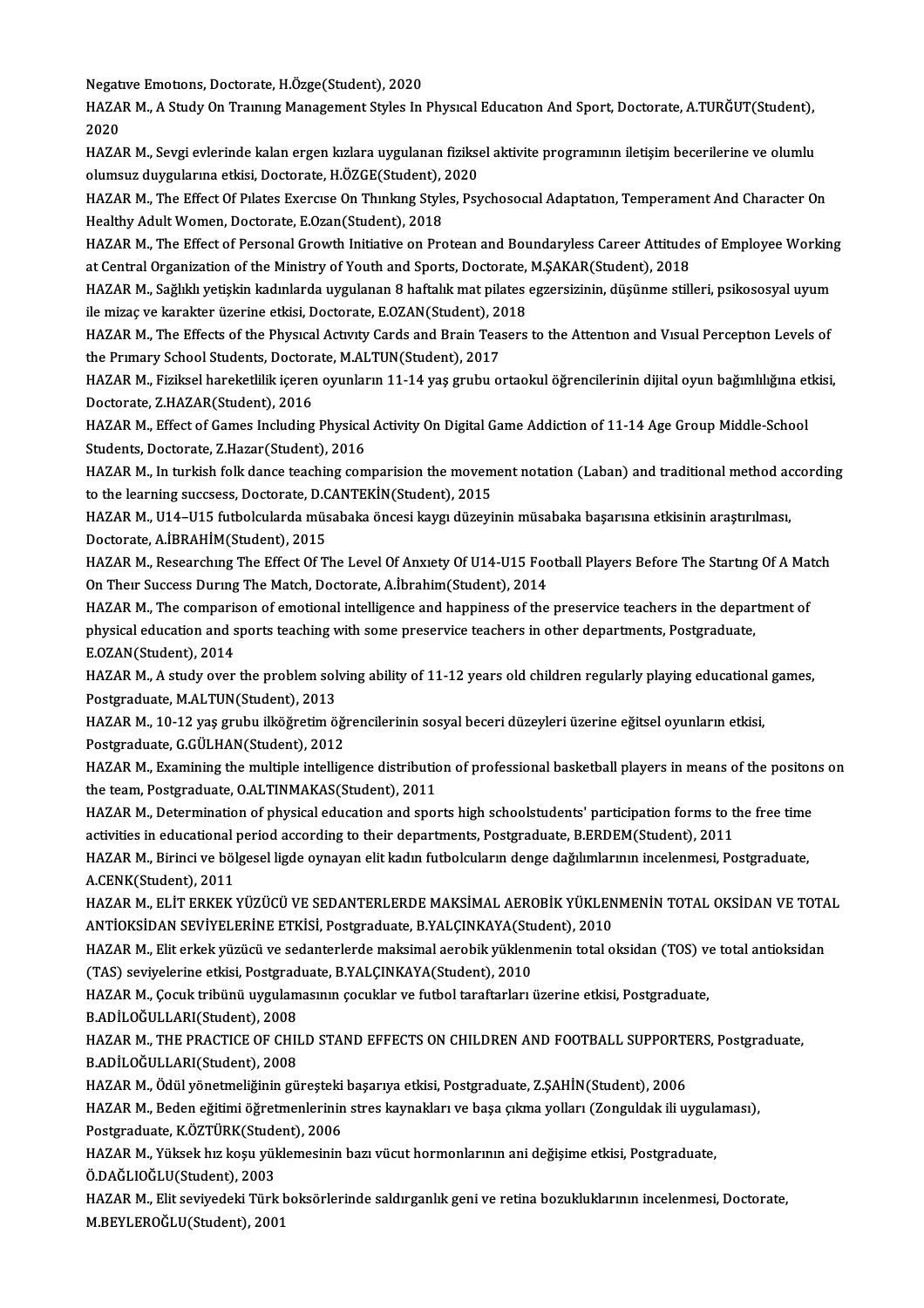HAZAR M., Patlayıcı kuvvet antrenmanlarının karate çalışan 16-17 yaş grubu polis koleji öğrencilerinin performansı<br>Ölemine etkişi Pestanadusta E.ESEN(Student), 1999 HAZAR M., Patlayıcı kuvvet antrenmanlarının karate<br>üzerine etkisi, Postgraduate, E.ESEN(Student), 1999<br>HAZAR M. Farldi asrabil: antranman pragramlarının HAZAR M., Patlayıcı kuvvet antrenmanlarının karate çalışan 16-17 yaş grubu polis koleji öğrencilerinin performansı<br>üzerine etkisi, Postgraduate, E.ESEN(Student), 1999<br>HAZAR M., Farklı aerobik antrenman programlarının 15-16

üzerine etkisi, Postgraduate, E.ESEN(Student), 1999<br>HAZAR M., Farklı aerobik antrenman programlarının 15-16 yaş grubu erkek basketbolcuların aerobik güç, anaero<br>güç, vücut kompozisyonu, bazı fizyolojik parametreler, büyüme HAZAR M., Farklı aerobik antre<br>güç, vücut kompozisyonu, bazı<br>G.BÜYÜKYAZI(Student), 1999<br>HAZAR M. Maksimal tektar ve güç, vücut kompozisyonu, bazı fizyolojik parametreler, büyüme ve kortizol hormonları üzerine etkileri, Doctorate,<br>G.BÜYÜKYAZI(Student), 1999<br>HAZAR M., Maksimal tekrar ve artırmalı yüklenme metodlarının spor yapmayan 19-21

G.BÜYÜKYAZI(Student), 1999<br>HAZAR M., Maksimal tekrar ve artırmalı yüklenme metodlarının spor ya<br>bacak birim kuvvetine etkisi, Postgraduate, M.KAVRUK(Student), 1999

## bacak birim kuvvetine etkisi, Postgraduate, M.KAVRUK(Student), 1999<br>Articles Published in Journals That Entered SCI, SSCI and AHCI Indexes

rticles Published in Journals That Entered SCI, SSCI and AHCI Indexes<br>I. Effect of increasing maximal aerobic exercise on serum gonadal hormones and alpha-fetoprotein in<br>the luted phase of professional famele sesser player Effect of increasing maximal aerobic exercise on serunthe luteal phase of professional female soccer players<br> $QTA\overset{\star}{C}A$ , HAZAR M,  $QTA\overset{\star}{C}$  i, BEVI EDOČI II M the luteal phase of professional female soccer players<br>OTAĞ A., HAZAR M., OTAĞ İ., BEYLEROĞLU M. JOURNAL OF PHYSICAL THERAPY SCIENCE, vol.28, no.3, pp.807-810, 2016 (Journal Indexed in SCI) II. Assessment of Playfulness among the Children Aged 10-14 Years HAZAR M., Yildiz M., BAYDAR ARICAN H. Ö., Karacam A. Assessment of Playfulness among the Children Aged 10-14 Years<br>HAZAR M., Yildiz M., BAYDAR ARICAN H. Ö. , Karacam A.<br>ANTHROPOLOGIST, vol.22, no.1, pp.50-58, 2015 (Journal Indexed in SCI)<br>Investigation of Brahlam solving Ski HAZAR M., Yildiz M., BAYDAR ARICAN H. Ö. , Karacam A.<br>ANTHROPOLOGIST, vol.22, no.1, pp.50-58, 2015 (Journal Indexed in SCI)<br>III. Investigation of Problem-solving Skills in Children Aged 11-12 Playing Regular Educational Ga ANTHROPO<br>Investigati<br>Regularly<br>Alturs M. H **Investigation of Pr<br>Regularly<br>Altuns M., HAZAR M.<br>ANTUPOPOLOCIST Y** Regularly<br>Altuns M., HAZAR M.<br>ANTHROPOLOGIST, vol.20, no.3, pp.689-693, 2015 (Journal Indexed in SCI) Altuns M., HAZAR M.<br>ANTHROPOLOGIST, vol.20, no.3, pp.689-693, 2015 (Journal Indexed in SCI)<br>IV. Influence of Training Frequency on Serum Concentrations of Some Essential Trace Elements and<br>Electrolytes in Male Syrimmers ANTHROPOLOGIST, vol.20, no.3, pp<br>Influence of Training Frequence<br>Electrolytes in Male Swimmers Electrolytes in Male Swimmers<br>Döker S., Hazar M., Uslu M., Okan İ., Kafkas M. E. , Boşgelmez İ. İ. Electrolytes in Male Swimmers<br>Döker S., Hazar M., Uslu M., Okan İ., Kafkas M. E. , Boşgelmez İ. İ.<br>BIOLOGICAL TRACE ELEMENT RESEARCH, vol.158, no.1, pp.15-21, 2014 (Journal Indexed in SCI)<br>Belation between werm un with mas Döker S., Hazar M., Uslu M., Okan İ., Kafkas M. E. , Boşgelmez İ. İ.<br>BIOLOGICAL TRACE ELEMENT RESEARCH, vol.158, no.1, pp.15-21, 2014 (Journal Indexed in SCI)<br>V. Relation between warm-up with massage before competition and **BIOLOGICAL TRACE ELEME<br>Relation between warm-<br>performance the boxers<br>PEVI EDOČLUM, KOLAVIS L** Relation between warm-up with massage before competition and the reperformance the boxers<br>BEYLEROĞLU M., KOLAYİŞ H., RAMAZANOĞLU F., HAZAR M., Cenk A., Bajorek W.<br>ARCHIVES OF PUDO vel 5. pp.25.27.2000 (Jaurnal Indeved in S performance the boxers<br>BEYLEROĞLU M., KOLAYİŞ H., RAMAZANOĞLU F., HAZAR M., Cenk A., Bajorek W.<br>ARCHIVES OF BUDO, vol.5, pp.25-27, 2009 (Journal Indexed in SCI)

### Articles Published in Other Journals

- I. Gaziantep Yöresine Ait Geleneksel Oyunlar: Peçiç Yılmaz S.H., Tuzcuoğulları Ö.T., Hazar M. Gaziantep Yöresine Ait Geleneksel Oyunlar: Peçiç<br>Yılmaz S. H. , Tuzcuoğulları Ö. T. , Hazar M.<br>Gaziantep Üniversitesi Spor Bilimleri Dergisi, vol.5, no.4, pp.531-539, 2020 (Refereed Journals of Other<br>Institutions) Yılmaz S. H. ,<br>Gaziantep Ün<br>Institutions)<br>Cazianten V Gaziantep Üniversitesi Spor Bilimleri Dergisi, vol.5, no.4, pp.531-539, 2020 (Refer<br>Institutions)<br>II. Gaziantep Yöresine Ait Geleneksel Çocuk Oyunları: Ambel Gog ve Zilley<br>Tuzcueğulları Ö.T. Fakarlı A.E. Yılmaz S.H. Hazar
- Institutions)<br>II. Gaziantep Yöresine Ait Geleneksel Çocuk Oyunları: Ambel Gog ve Zilley<br>Tuzcuoğulları Ö. T. , Fakazlı A. E. , Yılmaz S. H. , Hazar M. Gaziantep Yöresine Ait Geleneksel Çocuk Oyunları: Ambel Gog ve Zilley<br>Tuzcuoğulları Ö. T. , Fakazlı A. E. , Yılmaz S. H. , Hazar M.<br>GAZİANTEP SPOR BİLİMLERİ DERGİSİ, vol.5, no.4, pp.519-530, 2020 (Refereed Journals of Othe Tuzcuoğulları Ö. T. , Fakazlı A. E. , Yılmaz S. H. , Hazar M.<br>GAZİANTEP SPOR BİLİMLERİ DERGİSİ, vol.5, no.4, pp.519-530, 2020 (Refereed Journals of Other Institutio<br>III. 10-14 Yaş Grubu Takım Sporcularının Oyunsallık Düzey
- GAZİANTEP SPOR BİLİMLERİ DERGİSİ, vol.5, no.4, pp.519-530<br>10-14 Yaş Grubu Takım Sporcularının Oyunsallık Düzey<br>AKARÇEŞME C., AYYILDIZ DURHAN T., Yılmaz S. H. , HAZAR M.<br>Cerianten Üniversitesi Spor Bilimleri Dergisi vol.5, III. 10-14 Yaş Grubu Takım Sporcularının Oyunsallık Düzeylerinin Sedanterlerle Karşılaştırılması<br>AKARÇEŞME C., AYYILDIZ DURHAN T., Yılmaz S. H. , HAZAR M.<br>Gaziantep Üniversitesi Spor Bilimleri Dergisi, vol.5, no.4, pp.339-AKARÇEŞME C., AYYILDIZ DURHAN T., Yılmaz S. H. , HAZAR M.<br>Gaziantep Üniversitesi Spor Bilimleri Dergisi, vol.5, no.4, pp.339-353, 2020 (Other Refereed National Journals)<br>IV. Effect of Games Including Physical Activity on D
- Gaziantep Üniversi<br>Effect of Games<br>School Students<br>HAZAR Z. HAZAR Effect of Games Inc<br>School Students<br>HAZAR Z., HAZAR M.<br>Journal of Education School Students<br>HAZAR Z., HAZAR M.<br>Journal of Education and Training Studies, vol.6, no.11, 2018 (Refereed Journals of Other Institutions)

HAZAR Z., HAZAR M.<br>Journal of Education and Training Studies, vol.6, no.11, 2018 (Refereed Journals of Other Institutions)<br>V. A Comparative Study of Students' Happiness Levels and Thinking Styles in Physical Education and<br> Journal of Education and Training Studies, vol.6, no.11, 20<br>A Comparative Study of Students' Happiness Levels<br>Sport Teaching, and Other Departments, in Turkey<br>TINGAZE O, HAZARM, BAYDARH Ö, GÖKVÜREK B, GA A Comparative Study of Students' Happiness Levels and Thinl<br>Sport Teaching, and Other Departments, in Turkey<br>TİNGAZ E. O. , HAZAR M., BAYDAR H. Ö. , GÖKYÜREK B., ÇAKIROĞLU T.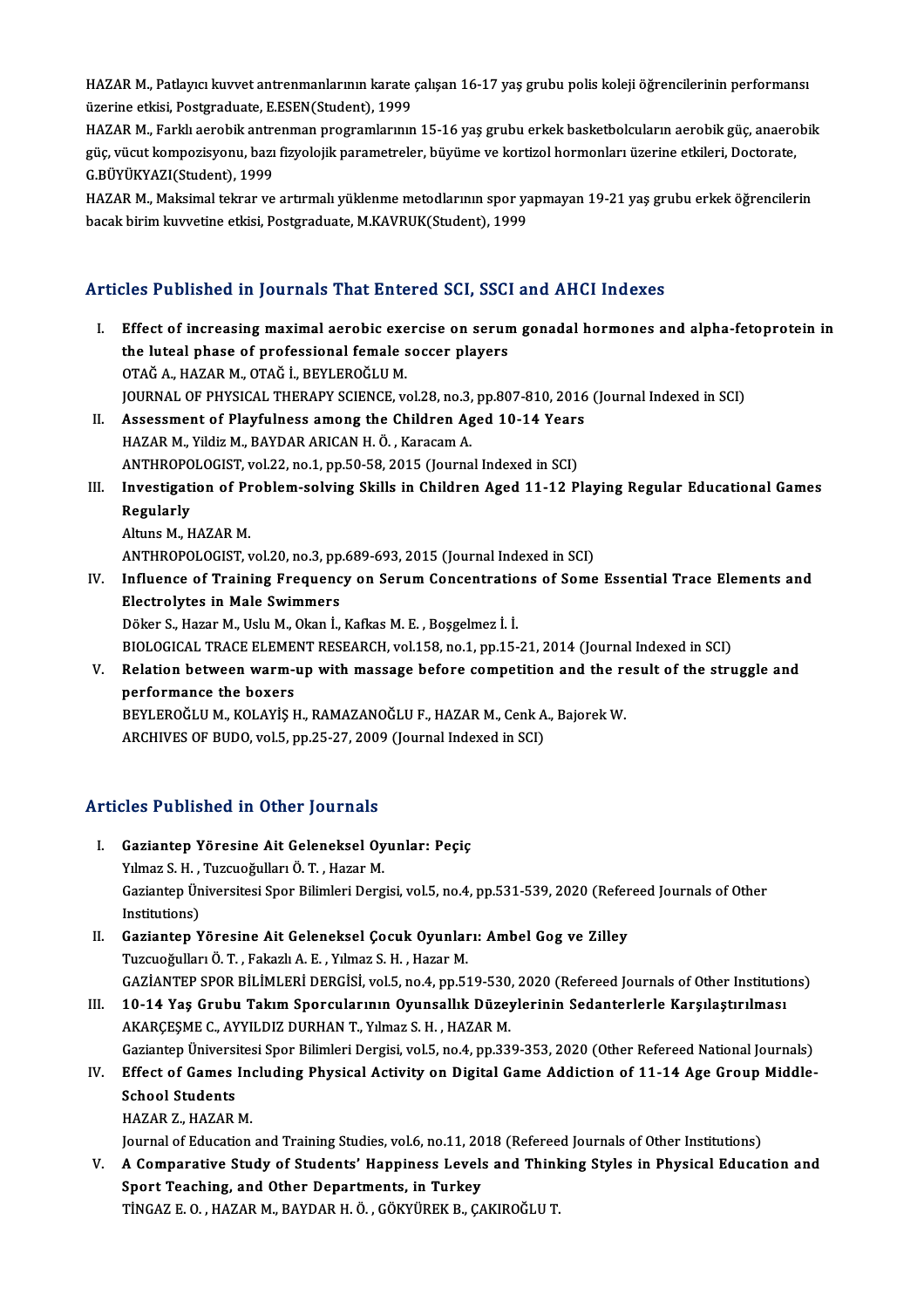International Journal of Higher Education, vol.7, no.3, pp.163-1170, 2018 (Refereed Journals of Other Institutions)<br>How De Flamentary Students in Turkey and the Creeb Bonublic Benseive the Came Consent?A

International Journal of Higher Education, vol.7, no.3, pp.163-1170, 2018 (Refereed Journals of Other Institu<br>VI. How Do Elementary Students in Turkey and the Czech Republic Perceive theGame Concept?A International Journal of Higher Education, vol.7, no.3, pp.163-1170,<br>How Do Elementary Students in Turkey and the Czech Repu<br>Phenomenographic Study With Draw and Write Technique<br>KARAGAN DOČAN B. T<sup>iNGAZ E.O., HAZAR M. Zvon</sup> VI. How Do Elementary Students in Turkey and the Czech Republic Perceive theGame Concept?A<br>Phenomenographic Study With Draw and Write Technique<br>KARACAN DOĞAN P., TİNGAZ E. O. , HAZAR M., Zvonar M. Phenomenographic Study With Draw and Write Technique<br>KARACAN DOĞAN P., TİNGAZ E. O. , HAZAR M., Zvonar M.<br>Journal of Education and Training Studies, 2018 (Refereed Journals of Other Institutions)<br>INVESTIC ATION OF THE PELA KARACAN DOĞAN P., TİNGAZ E. O. , HAZAR M., Zvonar M.<br>Journal of Education and Training Studies, 2018 (Refereed Journals of Other Institutions)<br>VII. INVESTIGATION OF THE RELATIONSHIP BETWEEN ATHLETES AGGRESSIVE BEHAVIOR Journal of Education and<br>INVESTIGATION OF TH<br>THYROID HORMONES<br>HAZAP M PEVI EPOČIJI INVESTIGATION OF THE RELATIONSHIP BE<br>THYROID HORMONES<br>HAZAR M., BEYLEROĞLU M., YALÇIN S., ÇETİN O.<br>OVIDIUS UNIVERSITY ANNALS, SERIES BUYSICA. THYROID HORMONES<br>HAZAR M., BEYLEROĞLU M., YALÇIN S., ÇETİN O.<br>OVIDIUS UNIVERSITY ANNALS, SERIES PHYSICAL EDUCATION AND SPORT SCIENCE, MOVEMENT AND HEALTH, HAZAR M., BEYLEROĞLU M., YALÇIN S., ÇETİN O.<br>OVIDIUS UNIVERSITY ANNALS, SERIES PHYSICAL EDUCATION AND SI<br>vol.18, no.1, pp.36-40, 2018 (Refereed Journals of Other Institutions)<br>Investigation of the relationship between pley OVIDIUS UNIVERSITY ANNALS, SERIES PHYSICAL EDUCATION AND SPORT SCIENCE, MOVEMENT AND HEALTH,<br>vol.18, no.1, pp.36-40, 2018 (Refereed Journals of Other Institutions)<br>VIII. Investigation of the relationship between playfulnes vol.18, no.1, pp.36-40, 2018 (Refereed Journals of Other Institution:<br>Investigation of the relationship between playfulness, digitation<br>of secondary school students in terms of various variables<br>HAZAR Z, HAZAR K, CÖKVÜREK Investigation of the relationship between playfulness,<br>of secondary school students in terms of various varia<br>HAZAR Z., HAZAR K., GÖKYÜREK B., ÇELİKBİLEK S., HAZAR M.<br>Journal of Human Scionces val 14 no 4 nn 4221 4222 2017 of secondary school students in terms of various variables<br>HAZAR Z., HAZAR K., GÖKYÜREK B., ÇELİKBİLEK S., HAZAR M.<br>Journal of Human Sciences, vol.14, no.4, pp.4321-4332, 2017 (Refereed Journals of Other Institutions)<br>Clas HAZAR Z., HAZAR K., GÖKYÜREK B., ÇELİKBİLEK S., HAZAR M.<br>Journal of Human Sciences, vol.14, no.4, pp.4321-4332, 2017 (Refe<br>IX. Class Management Profiles of Secondary SchoolTeachers<br>HAZAR M., BEYLEROĞLU M., BEZCİ Ş., BAYDAR Journal of Human Sciences, vol.14, no.4, pp.4321-4332, 2017 (Refe<br>Class Management Profiles of Secondary SchoolTeachers<br>HAZAR M., BEYLEROĞLU M., BEZCİ Ş., BAYDAR H. Ö. , TİNGAZ E. O.<br>European Scientifis Journal vol.13, no. European Scientific Journal, vol.13, no.34, pp.381-391, 2017 (Refereed Journals of Other Institutions) HAZAR M., BEYLEROĞLU M., BEZCİ Ş., BAYDAR H. Ö. , TİNGAZ E. O.<br>European Scientific Journal, vol.13, no.34, pp.381-391, 2017 (Refereed Journals of Other Institutions)<br>X. Flexibility and Game Actions'xx Effects on LowerExtre European Scientific Journal<br>Flexibility and Game Act<br>Children (Spastic Type)<br>VII MAZ A - BEVI EDOČLLI M Flexibility and Game Actions'xx Effects on LowerExtremity J<br>Children (Spastic Type)<br>YILMAZ A., BEYLEROĞLU M., HAZAR M., KIRIMOĞLU H., ŞENTÜRK U.<br>Journal Studies on Ethne Medisine, 2017 (Befereed Journale of Othe Children (Spastic Type)<br>YILMAZ A., BEYLEROĞLU M., HAZAR M., KIRIMOĞLU H., ŞENTÜRK U.<br>Journal Studies on Ethno-Medicine, 2017 (Refereed Journals of Other Institutions) XI. A Comparison of Playfulness Levels of the Secondary Students in Kayseri and Trabzon Cities HAZAR M., BEYLEROĞLU M., TİNGAZ E. O. , GÖKYÜREK B., ESENTÜRK O. K. European Scientific Journal, vol.13, no.29, pp.58-67, 2017 (Refereed Journals of Other Institutions) HAZAR M., BEYLEROĞLU M., TİNGAZ E. O. , GÖKYÜREK B., ESENTÜRK O. K.<br>European Scientific Journal, vol.13, no.29, pp.58-67, 2017 (Refereed Journals of Other Institutions)<br>XII. Examination of the Classroom Management Profiles European Scientific Journal, vol.13, no.29, pp.58-67, 2017 (Referee<br>Examination of the Classroom Management Profilesof Seco<br>BEYLEROĞLU M., BEZCİ Ş., HAZAR M., TİNGAZ E. O. , BAYDAR H. Ö.<br>European Scientific Journal, 2017 ( Examination of the Classroom Management Profilesof Secondary a<br>BEYLEROĞLU M., BEZCİ Ş., HAZAR M., TİNGAZ E. O. , BAYDAR H. Ö.<br>European Scientific Journal, 2017 (Refereed Journals of Other Institutions)<br>An Investigistion Of BEYLEROĞLU M., BEZCİ Ş., HAZAR M., TİNGAZ E. O. , BAYDAR H. Ö.<br>European Scientific Journal, 2017 (Refereed Journals of Other Institutions)<br>XIII. An Investigiation Of The Effect Of 4 Week Exercise Programme On The Atten Order On Unıversity Students ÇELİKİ.,BEYLEROĞLUM.,HAZARM. Turkish Studies, vol.12, no.25, pp.213-222, 2017 (Refereed Journals of Other Institutions) CELİK İ., BEYLEROĞLU M., HAZAR M.<br>Turkish Studies, vol.12, no.25, pp.213-222, 2017 (Refereed Journals of Other Institutions)<br>XIV. Examination of the Classroom Management Profilesof Secondary and Primary School Teachers Turkish Studies, vol.12, no.25, pp.213-222, 2017 (Refereed Journals of Other Institution<br>Examination of the Classroom Management Profilesof Secondary and Primary<br>Ortaöğretim ve sınıf öğretmenlerinin sınıf yönetimi profille Examination of the Classroom Management Profilesof Seco<br>Ortaöğretim ve sınıf öğretmenlerinin sınıf yönetimi profille<br>BEYLEROĞLUM., BEZCİ Ş., HAZAR M., TİNGAZ E. O. , BAYDAR H. Ö.<br>European Scientific Journal vol.13, no.28, Ortaöğretim ve sınıf öğretmenlerinin sınıf yönetimi profillerinin incelenmesi.<br>BEYLEROĞLU M., BEZCİ Ş., HAZAR M., TİNGAZ E. O. , BAYDAR H. Ö.<br>European Scientific Journal, vol.13, no.28, pp.66-80, 2017 (Refereed Journals of BEYLEROĞLU M., BEZCİ Ş., HAZAR M., TİNGAZ E. O. , BAYDAR H. Ö.<br>European Scientific Journal, vol.13, no.28, pp.66-80, 2017 (Refereed Journals of O<br>XV. Relationship between Emotional Intelligence and Aggression on Boxers<br>BAR European Scientific Journal, vol.13, no.28, pp.66-80, 2017<br>Relationship between Emotional Intelligence and .<br>BABA H., HAZAR M., BEYLEROĞLU M., SARI İ., YILMAZ A.<br>Euture Human Image vol.8, np.55, 65, 2017 (Refereed Io Relationship between Emotional Intelligence and Aggression on Boxers<br>BABA H., HAZAR M., BEYLEROĞLU M., SARI İ., YILMAZ A.<br>Future Human Image, vol.8, pp.55-65, 2017 (Refereed Journals of Other Institutions)<br>Üniversite Öğren BABA H., HAZAR M., BEYLEROĞLU M., SARI İ., YILMAZ A.<br>Future Human Image, vol.8, pp.55-65, 2017 (Refereed Journals of Other Institutions)<br>XVI. Üniversite Öğrencilerinin 4 Haftalık Egzersiz Programının Eğitim Sırasındaki Future Human<br><mark>Üniversite Ö</mark><br>İncelenmesi<br>CELİK İ. PEVI Üniversite Öğrencilerinin 4 Hafta<br>İncelenmesi<br>ÇELİK İ., BEYLEROĞLU M., HAZAR M.<br>internatinnal periodisel for the langu internatipnal periodical for the languages literature and history of turkish or turkic, 2017 (Refereed Journals of Other Institutions) **CELIK I., BEYLERO)**<br>internatipnal perio<br>Other Institutions)<br>AN INVESTIC ATI internatipnal periodical for the languages literature and history of turkish or turkic, 2017 (Refereed Journals of<br>Other Institutions)<br>XVII. AN INVESTIGATION OF THE EFFECT OF 4 WEEK EXERCISEPROGRAMMME ON THE ATTENTION IN T Other Institutions)<br>AN INVESTIGATION OF THE EFFECT OF 4 WE<br>TRAININGORDER ON UNIVERSITY STUDENTS<br>CELIKI, REVLEROČLIJM, HAZAR M AN INVESTIGATION OF THE EFFI<br>TRAININGORDER ON UNIVERSIT<br>ÇELİK İ., BEYLEROĞLU M., HAZAR M.<br>Turkich Studies vol 12, no.25, nn.212 TRAININGORDER ON UNIVERSITY STUDENTS<br>ÇELİK İ., BEYLEROĞLU M., HAZAR M.<br>Turkish Studies, vol.12, no.25, pp.213-222, 2017 (Other Refereed National Journals)<br>Floyibility and Came Astiona' Effects on Lower Eytromity JointBange CELİK İ., BEYLEROĞLU M., HAZAR M.<br>Turkish Studies, vol.12, no.25, pp.213-222, 2017 (Other Refereed National Journals)<br>XVIII. Flexibility and Game Actions' Effects on Lower Extremity JointRange of Motion in Cerebral Pal Turkish Studies, vol.12, no.2<br>Flexibility and Game Act<br>Children (Spastic Type)<br>VII MAZ A. BEVI EDOČI II M Flexibility and Game Actions' Effects on Lower Extremity Joi<br>Children (Spastic Type)<br>YILMAZ A., BEYLEROĞLU M., HAZAR M., KIRIMOĞLU H., ŞENTÜRK U.<br>Ethne Med. vol.1.1, ne.2, nn.187.192.2017 (Refereed Jaunnals of Oth Children (Spastic Type)<br>YILMAZ A., BEYLEROĞLU M., HAZAR M., KIRIMOĞLU H., ŞENTÜRK U.<br>Ethno Med., vol.11, no.2, pp.187-192, 2017 (Refereed Journals of Other Institutions)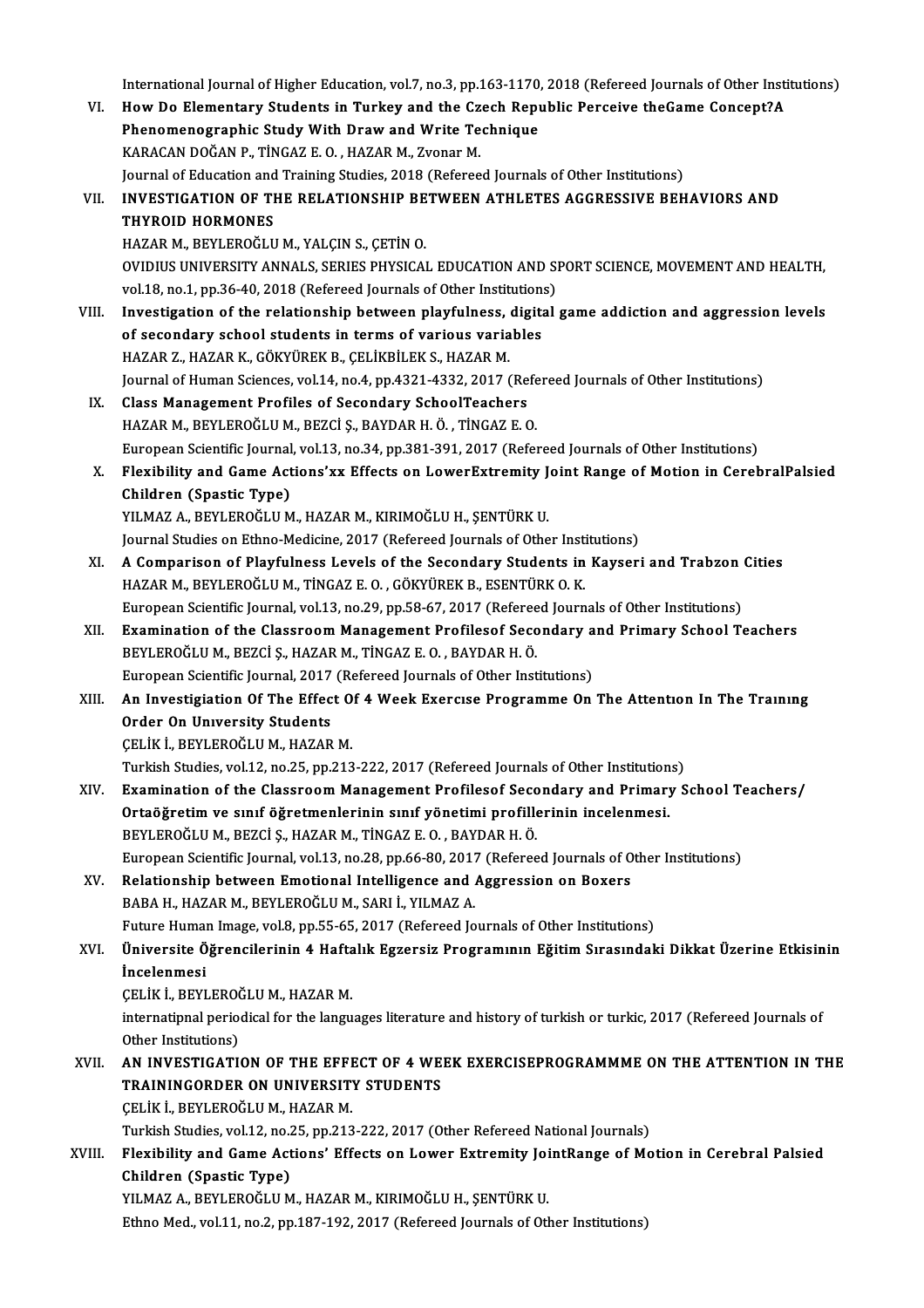XIX. Comparison of movement notation (Laban) and traditional methodological learning success in<br>teaching folk dances **Comparison of move<br>teaching folk dances<br>CANTEVIN ELVAČUTILI** teaching folk dances<br>CANTEKİN ELYAĞUTU D., HAZAR M. teaching folk dances<br>CANTEKIN ELYAĞUTU D., HAZAR M.<br>Educational Research and Reviews, vol.12, no.7, pp.425-431, 2017 (Refereed Journals of Other Institutions)<br>The investigation of the relationship between physhololaisel re XX. The investigation of the relationship between phychololgical resilience levels and anxiety levels of Educational Res<br>The investiga<br>judo athletes<br>CUTUV S. REVI The investigation of the relationship between phycholydo athletes<br>GUTUK S., BEYLEROĞLU M., HAZAR M., ÇUTUK Z. A. , BEZCİ Ş.<br>Nigde University Journal of Physical Education and Sports Sci Nigde University Journal of Physical Education and Sports Science, vol.11, no.1, pp.109-117, 2017 (Refereed Journals of Other Institutions) CUTUK S., BEYLEROĞLU M., HA<br>Nigde University Journal of Phy<br>Journals of Other Institutions)<br>The Investigation Of The Be Nigde University Journal of Physical Education and Sports Science, vol.11, no.1, pp.109-117, 2017 (Refereed<br>Journals of Other Institutions)<br>XXI. The Investigation Of The Relationship Between Psychological Resilience Levels Journals of Other Institutions)<br>The Investigation Of The Relationship Between Psychological Resilience Levels And Anxiety Level<br>Judo Athletes. Judo Sporcularının Psikolojik Dayanıklılık Düzeyleri İle Kaygı Düzeyleri Arasın The Investigation Of I<br>Judo Athletes. Judo S<br>İlişkinin İncelenmesi.<br>CUTUK S. PEVLEROČLU Judo Athletes. Judo Sporcularının Psikolojik Dayanıklılık Düzeyleri İle Kaygı Düzeyleri Arasındaki<br>İlişkinin İncelenmesi.<br>ÇUTUK S., BEYLEROĞLU M., HAZAR M., AKKUŞ ÇUTUK Z., BEZCİ Ş. İlişkinin İncelenmesi.<br>ÇUTUK S., BEYLEROĞLU M., HAZAR M., AKKUŞ ÇUTUK Z., BEZCİ Ş.<br>Niğde Üniversitesi Beden Eğitimi ve Spor Bilimleri Dergisi, vol.11, no.1, pp.109-117, 2017 (Other Refereed National ÇUTUK S.,<br>Niğde Üni<br>Journals)<br>Quelitati Niğde Üniversitesi Beden Eğitimi ve Spor Bilimleri Dergisi, vol.11, no.1, pp.109-117, 2017 (Other Refe<br>Journals)<br>XXII. Qualitative Research on the Viewpoints of ParentsRegarding Active Games Played by the<br>Children Aged Bet Journals)<br>Qualitative Research on the<br>ChildrenAged Between 4-5<br>BAVDARHÖ TİNCAZEO H Qualitative Research on the Viewpoints of ParentsRegardi<br>ChildrenAged Between 4-5<br>BAYDAR H. Ö., TİNGAZ E. O., HAZAR M., HAZAR K., GÖKYÜREK B.<br>European Scientifis Jaurnal val 12, np.90, 116, 2017 (Refereed Jau ChildrenAged Between 4-5<br>BAYDAR H. Ö. , TİNGAZ E. O. , HAZAR M., HAZAR K., GÖKYÜREK B.<br>European Scientific Journal, vol.13, pp.99-116, 2017 (Refereed Journals of Other Institutions)<br>THE INVESTIC ATION OF THE REL ATIONSHIR BAYDAR H. Ö. , TİNGAZ E. O. , HAZAR M., HAZAR K., GÖKYÜREK B.<br>European Scientific Journal, vol.13, pp.99-116, 2017 (Refereed Journals of Other Institutions)<br>XXIII. THE INVESTIGATION OF THE RELATIONSHIP BETWEEN PSYCHOLO European Scientific Journal, vol.13, pp.99-1<br>THE INVESTIGATION OF THE RELATIC<br>ANXIETY LEVELS OF JUDO ATHLETES<br>CUTUK S. REVI EROČUJIM, HAZAR M. GUL THE INVESTIGATION OF THE RELATIONSI<br>ANXIETY LEVELS OF JUDO ATHLETES<br>ÇUTUK S., BEYLEROĞLU M., HAZAR M., çutuk z.<br>Niğde Üniversitesi Beden Eğitimi ve Sper Biliml ANXIETY LEVELS OF JUDO ATHLETES<br>ÇUTUK S., BEYLEROĞLU M., HAZAR M., çutuk z.<br>Niğde Üniversitesi Beden Eğitimi ve Spor Bilimleri Dergisi, 2017 (Refereed Journals of Other Institutions) CUTUK S., BEYLEROĞLU M., HAZAR M., çutuk z.<br>Niğde Üniversitesi Beden Eğitimi ve Spor Bilimleri Dergisi, 2017 (Refereed Journals of Other Institutions)<br>XXIV. Investigation of the relationship between playfulness, digital ga Niğde Üniversitesi Beden Eğitimi ve Spor Bilimleri Dergisi, 2017 (I<br>Investigation of the relationship between playfulness, digi<br>of secondary schol students in terms of various variables<br>HAZAR Z, HAZAR K, CÖKVÜREK R, HAZAR Investigation of the relationship between playfulness,<br>of secondary schol students in terms of various variab<br>HAZAR Z., HAZAR K., GÖKYÜREK B., HAZAR M., ÇELİKBİLEK S.<br>International Journal of Human Ssianses, vol 14, no 4, of secondary schol students in terms of various variables<br>HAZAR Z., HAZAR K., GÖKYÜREK B., HAZAR M., ÇELİKBİLEK S.<br>International Journal of Human Sciences, vol.14, no.4, 2017 (Refereed Journals of Other Institutions)<br>Digit HAZAR Z., HAZAR K., GÖKYÜREK B., HAZAR M., ÇELİKBİLEK S.<br>International Journal of Human Sciences, vol.14, no.4, 2017 (R<br>XXV. Digital Game Addiction Scale for Children<br>HAZAR Z., HAZAR M. International Journal<br><mark>Digital Game Addic</mark><br>HAZAR Z., HAZAR M.<br>Journal of Human Sai Digital Game Addiction Scale for Children<br>HAZAR Z., HAZAR M.<br>Journal of Human Science, vol.14, no.1, pp.203-216, 2017 (Other Refereed National Journals)<br>Playfulness persoived stress and soning with stressennreashes in teac HAZAR Z., HAZAR M.<br>Journal of Human Science, vol.14, no.1, pp.203-216, 2017 (Other Refereed National Journals)<br>XXVI. Playfulness perceived stress and coping with stressapproaches in teacher candidates in various<br>department Journal of Hu<mark>n</mark><br>Playfulness p<br>departments<br>CüvENDi P. H Playfulness perceive<br>departments<br>GÜVENDİ B., HAZAR M.<br>International Iournal of departments<br>GÜVENDİ B., HAZAR M.<br>International Journal of Human Sciences, vol.13, no.3, pp.5796-5806, 2016 (Refereed Journals of Other GÜVENDİ B., HAZAR M.<br>International Journal of<br>Institutions) International Journal of Human Sciences, vol.13, no.3, pp.5796-5806, 2016 (Refereed Journals of Other<br>Institutions)<br>XXVII. A QUALITATIVE RESEARCH ON PARENTS VIEWS REGARDING DIGITAL GAMES PLAYED BY THE<br>CHILDREN ACED BETWEEN A QUALITATIVE RESEARCH ON PARENTS VIEWS REGARDING DIGITAL GAMES PLAYED BY THE CHILDREN AGED BETWEEN 4 5 AS WELL AS WHY THEY KEEP PLAYING SUCH GAMES A QUALITATIVE RESEARCH ON PARENTS VIEWS REGARDI<br>CHILDREN AGED BETWEEN 4 5 AS WELL AS WHY THEY K<br>TİNGAZ E. O. , BAYDAR H. Ö. , HAZAR M., GÖKYÜREK B., ALTUN M.<br>International Journal of Information Becearch and Beview, vol 3 International Journal of Information Research and Review,, vol.3, no.11, pp.3183-3192, 2016 (Refereed Journals of Other Institutions) TINGAZ E. O. , BAYI<br>International Journ<br>Other Institutions)<br>Investigation Of International Journal of Information Research and Review,, vol.3, no.11, pp.3183-3192, 2016 (Refere<br>Other Institutions)<br>XXVIII. Investigation Of The Effects Of Brain Teasers On Attention Spans Of Pre School Children<br>ALTIN Other Institutions)<br>**İnvestigation Of The Effects**<br>ALTUN M., HAZAR M., HAZAR Z.<br>International Journal Of Environ **İnvestigation Of The Effects Of Brain Teasers On Attention Spans Of Pre School Children**<br>ALTUN M., HAZAR M., HAZAR Z.<br>İnternational Journal Of Environmental & Science Education, vol.11, no.15, pp.8112-8119, 2016 (Refereed ALTUN M., HAZAR M.,<br>International Journal<br>of Other Institutions)<br>Investigation Of Th International Journal Of Environmental & Science Education, vol.11, no.15, pp.8112-8119, 2016 (Refereed J<br>of Other Institutions)<br>XXIX. Investigation Of The Impact Of The Uniform Colors Of Sportsmen Who Participates IN Turk of Other Institutions)<br>İnvestigation Of The İmpact Of The Uniform Colors Of Sportsmen Who Partici<br>Younth Boxing Cahampionship On Their erformance During The Competition<br>CÜLLEM PEVLERQČLUM HAZARM Investigation Of The Impact Of The<br>Younth Boxing Cahampionship On<br>GÜLLE M., BEYLEROĞLU M., HAZAR M.<br>International Iournal of Environmental Younth Boxing Cahampionship On Their erformance During The Competition<br>GÜLLE M., BEYLEROĞLU M., HAZAR M.<br>İnternational Journal of Environmental & Science Education, vol.11, no.16, pp.9482-9488, 2016 (Refereed Journals<br>of O GÜLLE M., BEYLEROĞ<br>İnternational Journal<br>of Other Institutions)<br>An Investitation of International Journal of Environmental & Science Education, vol.11, no.16, pp.9482-9488, 2016 (Refereed Jc<br>of Other Institutions)<br>XXX. An Investigation of the class menagement profiles if students of physical education and of Other Institutions)<br>An Investigation of th<br>teaching departmants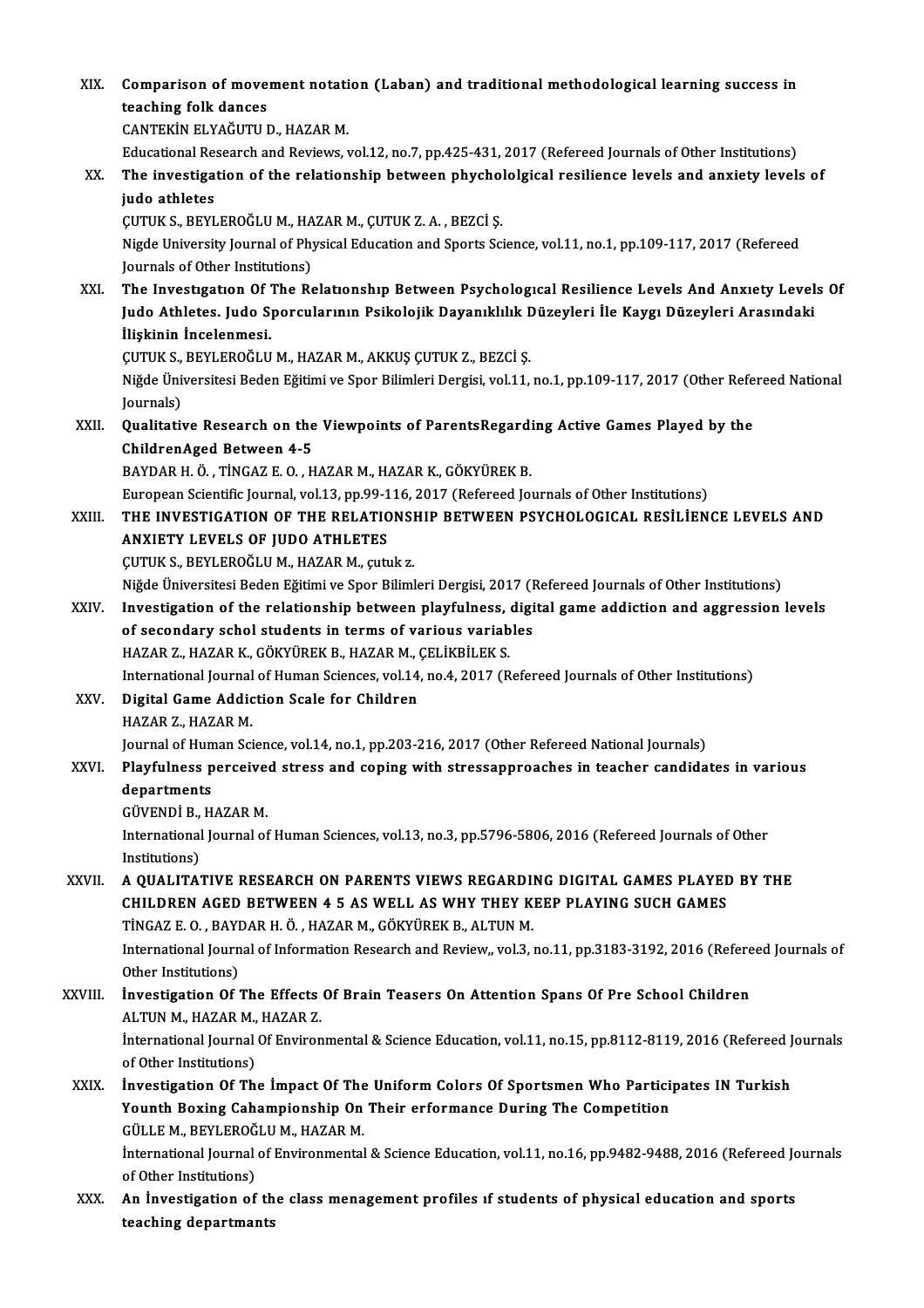BAYDAR H. Ö., HAZAR M., YILDIZ Ö., YILDIZ M., TİNGAZ E. O., GÖKYÜREK B. BAYDAR H. Ö. , HAZAR M., YILDIZ Ö., YILDIZ M., TİNGAZ E. O. , GÖKYÜREK B.<br>Education Research and Reviews, vol.11, no.20, pp.1964-1972, 2016 (Refereed Journals of Other Institutions)<br>OninionEer Perents Of Children Ages 6.14 BAYDAR H. Ö., HAZAR M., YILDIZ Ö., YILDIZ M., TİNGAZ E. O., GÖKYÜF<br>Education Research and Reviews, vol.11, no.20, pp.1964-1972, 2016 (<br>XXXI. OpınıonFor Parents Of Chıldren Ages 6 14 Digital Play Games Education Research and Review<br>OpinionFor Parents Of Child<br>HAZAR Z., HAZAR M., ALTUN M.<br>UHWE international Beer Beview OpinionFor Parents Of Children Ages 6 14 Digital Play Games<br>HAZAR Z., HAZAR M., ALTUN M.<br>UHİVE İnternational Peer-Reviewed Journal of Communication And Humanities Research., vol.12, pp.40-64, 2016<br>(Refereed Journals of Oth HAZAR Z., HAZAR M., ALTUN M.<br>UHİVE İnternational Peer-Reviewed Journ<br>(Refereed Journals of Other Institutions)<br>An Investigation of the Class Manage UHİVE International Peer-Reviewed Journal of Communication And Humanities Research., vol.12, pp.40-64, 20<br>(Refereed Journals of Other Institutions)<br>XXXII. An Investigation of the Class Management Profiles of Students of Ph (Refereed Journals of Ot<br>An Investigation of th<br>Teaching Department<br>PAYDAP H Ö - HAZAP M An Investigation of the Class Management Profiles of S<br>Teaching Department<br>BAYDAR H. Ö. , HAZAR M., YILDIZ Ö., YILDIZ M., GÖKYÜREK B.<br>Educational Bessarsh and Beviews, Asademis Jeurnals vol.1.1 Teaching Department<br>BAYDAR H. Ö. , HAZAR M., YILDIZ Ö., YILDIZ M., GÖKYÜREK B.<br>Educational Research and Reviews. Academic Journals, vol.11, no.20, pp.1964-1972, 2016 (Refereed Journals of<br>Other Institutions) BAYDAR H. Ö. , HAZ<br>Educational Resear<br>Other Institutions)<br>Student Bersenti Educational Research and Reviews. Academic Journals, vol.11, no.20, pp.1964-1972, 2016 (Refereed Journals of<br>Other Institutions)<br>XXXIII. Student Perceptions in the Evaluation of Ergonomic Convenienceof the Classrooms at Ak Other Institutions)<br>Student Perceptions in the Evaluation of Ergonomic Convenienceof the Classrooms at Akpinar Multi<br>Program High School ARPACIF.,HAZARM.,ALTUNM.,HAZARZ.,TİNGAZ E.O. The Antropologist, vol.24, no.3, pp.788-798, 2016 (Refereed Journals of Other Institutions) XXXIV. A Study of Developing and Attitudes Scale of 18 22 Age Adult for Playing Games that Contain The Antropologist, vol.24, no.3, pp.788-798, 2016 (Refereed Journals<br>A Study of Developing and Attitudes Scale of 18 22 Age Adult<br>Physical Activity improvig the 18 22 Ace Playing Games Scale<br>HAZAR M A Study o<br>Physical<br>HAZAR M.<br>Nižda Üniv Physical Activity improvig the 18 22 Ace Playing Games Scale<br>HAZAR M.<br>Niğde Üniversity Journal of Physical Education and Sport Sciences, vol.9, no.1, pp.149-162, 2015 (Refereed<br>Journals of Other Institutions) HAZAR M.<br>Niğde Üniversity Journal of Phy<br>Journals of Other Institutions)<br>Effect of Insteasing Mayime Niğde Üniversity Journal of Physical Education and Sport Sciences, vol.9, no.1, pp.149-162, 2015 (Refereed<br>Journals of Other Institutions)<br>XXXV. Effect of Increasing Maximal Aerobic Exercise on Serum Muscles Enzymes in Pro Journals of Other Institutions)<br>Effect of Increasing Maximal Aerobic Exercise on Serum Muscles Enzymes in Professional Field<br>Hockey Players HAZAR M., OTAĞ A., OTAĞ İ., SEZEN M., SEVER O. Hockey Players<br>HAZAR M., OTAĞ A., OTAĞ İ., SEZEN M., SEVER O.<br>Global journal of health science, vol.7, no.3, pp.69-74, 2015 (Refereed Journals of Other Institutions)<br>Examination On The Assertiveness Levels of TheYoung Been HAZAR M., OTAĞ A., OTAĞ İ., SEZEN M., SEVER O.<br>Global journal of health science, vol.7, no.3, pp.69-74, 2015 (Refereed Journals of Other Institutions)<br>XXXVI. Exemination On The Assertiveness Levels of TheYoung People Who A **Global journal of health schools**<br>Exemination On The Ass<br>Ancentors Youth Camp<br>YALCIN L PEVLEROČLUM Exemination On The Assertiveness Levels of<br>Ancentors Youth Camp<br>YALÇIN İ., BEYLEROĞLU M., GACAR A., HAZAR M.<br>The Journal of Academic Social Science vel 19. nr Ancentors Youth Camp<br>YALÇIN İ., BEYLEROĞLU M., GACAR A., HAZAR M.<br>The Journal of Academic Social Science, vol.19, pp.338-344, 2015 (Refereed Journals of Other Institutions) YALÇIN İ., BEYLEROĞLU M., GACAR A., HAZAR M.<br>The Journal of Academic Social Science, vol.19, pp.338-344, 2015 (Refereed Journals of Corrolly and Exercise in Elite Sportsmen<br>AXXVII. Responses of Trace Elements to Aerobic Ma The Journal of Academic Social Science, vol.19, pp.33<br>Responses of Trace Elements to Aerobic Maxi<br>OTAĞ A., HAZAR M., OTAĞ İ., GÜRKAN A. C. , OKAN İ.<br>Clabel Journal of Health Science, val f. no 2, np.90, 9 Responses of Trace Elements to Aerobic Maximal Exercise in Elite Sportsmen<br>OTAĞ A., HAZAR M., OTAĞ İ., GÜRKAN A. C. , OKAN İ.<br>Global Journal of Health Science, vol.6, no.3, pp.90-96, 2014 (Refereed Journals of Other Instit OTAĞ A., HAZAR M., OTAĞ İ., GÜRKAN A. C. , OKAN İ.<br>Global Journal of Health Science, vol.6, no.3, pp.90-96, 2014 (Refereed Journals of Other Institutions)<br>XXXVIII. BEDEN EĞİTİMİ VE SPOR ÖĞRETMENLİĞİ İLE BAZI ÖĞRETMEN A Global Journal of Health Science, vol.6, no.3, pp<br>BEDEN EĞİTİMİ VE SPOR ÖĞRETMENLİĞİ<br>MUTLULUKLARININ KARŞILAŞTIRILMASI<br>T<sup>İNCAZEO</sup> HAZAR M BEDEN EĞİTİMİ VE SP<br>MUTLULUKLARININ K<br>TİNGAZ E.O., HAZAR M.<br>International Journal of S MUTLULUKLARININ KARŞILAŞTIRILMASI<br>TİNGAZ E. O. , HAZAR M.<br>International Journal of Science Culture and Sport, pp.745-756, 2014 (Refereed Journals of Other Institutions)<br>Researsh of Studden Weisth Les Effeck On Bulse Of Boy TINGAZ E. O. , HAZAR M.<br>International Journal of Science Culture and Sport, pp.745-756, 201<br>XXXIX. Research of Studden Weigth Los Effeck On Pulse Of Boxers<br>REVIEROČIJIM, HAZAR M, VALCIN S, JICA M, AKKIIS M International Journal of Science Culture and Sport, pp.745<br>Research of Studden Weigth Los Effeck On Pulse Of<br>BEYLEROĞLU M., HAZAR M., YALÇIN S., UCA M., AKKUŞ M.<br>Presedia, Sosial and Pehavioral Sciences, no 152, nn 495. Research of Studden Weigth Los Effeck On Pulse Of Boxers<br>BEYLEROĞLU M., HAZAR M., YALÇIN S., UCA M., AKKUŞ M.<br>Procedia- Social and Behavioral Sciences, no.152, pp.495-499, 2014 (Refereed Journals of Other Institutions)<br>The BEYLEROĞLU M., HAZAR M., YALÇIN S., UCA M., AKKUŞ M.<br>Procedia- Social and Behavioral Sciences, no.152, pp.495-499, 2014 (Refereed Journals of Other Institutions)<br>XL. The attitudes of 10 14 years old children against the ac Procedia- :<br>The attitu<br>HAZAR M.<br>Internation The attitudes of 10 14 years old children against the act of playing games requiring physical a<br>HAZAR M.<br>International Journal of Academic Research Part B, vol.6, no.6, pp.33-39, 2014 (Refereed Journals of Other<br>Institutio HAZAR M.<br>International<br>Institutions)<br>An Investig International Journal of Academic Research Part B, vol.6, no.6, pp.33-39, 2014 (Refereed Journals of Other<br>Institutions)<br>XLI. An Investigation into Learners' Perceptions of Ergonomics in the Classrooms at school of Physica Institutions)<br>An Investigation into<br>Educationand Sports<br>APPACLE HAZAR M. P. An Investigation into Learners' Perceptions of E<br>Educationand Sports<br>ARPACI F., HAZAR M., BAYANSALDUZ M., TİNGAZ E. O.<br>Life Science Journal Acta Zhangrhou University Overse Educationand Sports<br>ARPACI F., HAZAR M., BAYANSALDUZ M., TİNGAZ E. O.<br>Life Science Journal-Acta Zhengzhou University Overseas Edition, vol.10, no.7, pp.714-720, 2013 (Refereed<br>Journals of Other Institutions) ARPACI F., HAZAR M., BAYANS<br>Life Science Journal-Acta Zhen<br>Journals of Other Institutions)<br>The Componison Of Balance Life Science Journal-Acta Zhengzhou University Overseas Edition, vol.10, no.7, pp.714-720, 2013 (Refereed<br>Journals of Other Institutions)<br>XLII. The Comparison Of Balance And Body Fat Percentage Of Elite Futsal Players And Journals of Other Institutions)<br>The Comparison Of Balance And Body Fat Percentage Of Elite Futsa.<br>GÜRKAN A. C. , SEVER O., ER F., SUVEREN ERDOĞAN C., KOÇAK M., HAZAR M.<br>Nigde University Journal of Physical Education And Sp The Comparison Of Balance And Body Fat Percentage Of Elite Futsal Players And Sedentary Peop<br>GÜRKAN A. C. , SEVER O., ER F., SUVEREN ERDOĞAN C., KOÇAK M., HAZAR M.<br>Nigde University Journal of Physical Education And Sport S GÜRKAN<br>Nigde Un<br>Journals)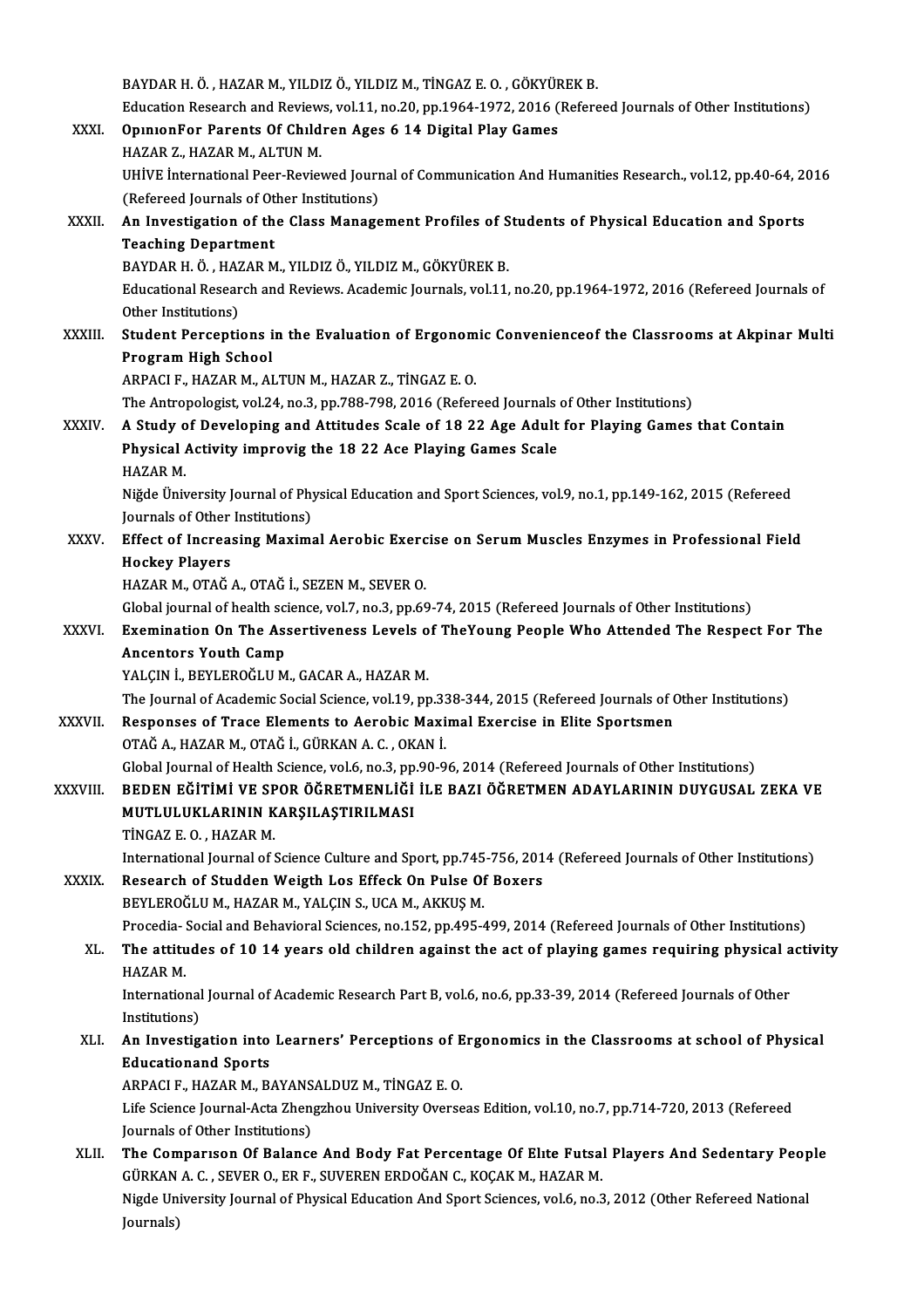XLIII. The Comparison Of Balance And Body Fat Percentage Of Elite Futsal Players And Sedentary People1<br>CURKAN A.C. SEVER O. ER E. SUVEREN ERDOČAN G. KOCAK M. HAZAR M. The Comparison Of Balance And Body Fat Percentage Of Elite Futsa<br>GÜRKAN A. C. , SEVER O., ER F., SUVEREN ERDOĞAN C., KOÇAK M., HAZAR M.<br>Nigde University Journal Of Physical Education And Sport Sciences val 6 no 3 The Comparison Of Balance And Body Fat Percentage Of Elite Futsal Players And Sedentary Peo<br>GÜRKAN A. C. , SEVER O., ER F., SUVEREN ERDOĞAN C., KOÇAK M., HAZAR M.<br>Nigde University Journal Of Physical Education And Sport Sc GÜRKAN A. C. , SEVER O., ER F., SUVEREN ERDOĞAN C., KOÇAK M., HAZAR M.<br>Nigde University Journal Of Physical Education And Sport Sciences, vol.6, no.3, pp.265-270, 2012 (Refereed XLIV. Investigation of behaviors affecting the score of competition of Turkish boxers before the 2008 Journals of Other Institutions) Investigation of behaviors affecting the score of compo<br>Olympic Games<br>BEYLEROĞLU M., İMAMOĞLU O., ERCAN A., UCA M., HAZAR M.<br>Energy education Science and Technology Part B Social and Eq Energy education Science and Technology Part B.Social and Educational Studies, pp.724-726, 2012 (Refereed Journals of Other Institutions) BEYLEROĞLU M., İMAMOĞLU (<br>Energy education Science and<br>Journals of Other Institutions)<br>The effect of graded maxim Energy education Science and Technology Part B.Social and Educational Studies, pp.724-726, 2012 (Refereed<br>Journals of Other Institutions)<br>XLV. The effect of graded maximal aerobic exercise on some metabolic hormones muscle Sournals of Other Institutions)<br>The effect of graded maximal aerobic exerci<br>some metabolic end products in sportsmen<br>HAZAR S, HAZAR M, KORKMAZ S, CÜRKAN A, C The effect of graded maximal aerobic exerc<br>some metabolic end products in sportsmen<br>HAZAR S., HAZAR M., KORKMAZ Ş., GÜRKAN A. C.<br>Scientific Besearch And Essaus 2011 (Befereed L some metabolic end products in sportsmen<br>HAZAR S., HAZAR M., KORKMAZ Ş., GÜRKAN A. C.<br>Scientific Research And Essays, 2011 (Refereed Journals of Other Institutions) HAZAR S., HAZAR M., KORKMAZ Ş., GÜRKAN A. C.<br>Scientific Research And Essays, 2011 (Refereed Journals of Other Institutions)<br>XLVI. Effect of Technical Sportive Loading Upon the Malondialdehyde MDA and Trace Metals Levels of Scientifie<br><mark>Effect o</mark><br>Boxers<br>PEVI ED Effect of Technical Sportive Loadi<br>Boxers<br>BEYLEROĞLU M., SAVAŞ S., HAZAR M.<br>Physical Education And Sport Sciencel Boxers<br>BEYLEROĞLU M., SAVAŞ S., HAZAR M.<br>Physical Education And Sport ScienceMovement and Health-Constanta,, vol.10, no.1, pp.8-13, 2010 (Refereed<br>Journals of Other Institutions) BEYLEROĞLU M., SAVAŞ S., HA<br>Physical Education And Sport S<br>Journals of Other Institutions) Physical Education And Sport ScienceMovement and Health-Constanta,, vol<br>Journals of Other Institutions)<br>XLVII. Effect of the Wrestling Training to Levels of the Serum Zn and Fe Journals of Other Instituti<br>Effect of the Wrestling<br>Koç H., Savaş S., Hazar M.<br>Physical Education And S. Effect of the Wrestling Training to Levels of the Serum Zn and Fe<br>Koç H., Savaş S., Hazar M.<br>Physical Education And Sport Science,Movement and Health-Constanta, vol.10, no.1, pp.37-39, 2010 (Refereed<br>Journals of Other Inst Koç H., Savaş S., Hazar M.<br>Physical Education And Sport S.<br>Journals of Other Institutions)<br>SATPANC OVNAVAN VE OV! Physical Education And Sport Science,Movement and Health-Constanta, vol.10, no.1, pp.37-39, 2010<br>Journals of Other Institutions)<br>XLVIII. SATRANÇ OYNAYAN VE OYNAMAYAN İLKÖĞRETİM ÖĞRENCİLERİNİN PROBLEM ÇÖZME<br>RECERILERİNİN İN **Journals of Other Institutions)<br>SATRANÇ OYNAYAN VE OYNAN<br>BECERİLERİNİN İNCELENMES**<br>FPHAN S.F. HAZAP M. TEKİN M SATRANÇ OYNAYAN VE OYNAN<br>BECERİLERİNİN İNCELENMES<br>ERHAN S. E. , HAZAR M., TEKİN M.<br>Bodon Fătimi ve Snor Bilimleri Do BECERİLERİNİN İNCELENMES<br>ERHAN S. E. , HAZAR M., TEKİN M.<br>Beden Eğitimi ve Spor Bilimleri Dergisi, 2009 (Other Refereed National Journals)<br>MİNİK ROKSÖRI FRİN KEMİK YASININ KRONOLOJİK YAS İLE JIVIJMI JIJ JI ERHAN S. E. , HAZAR M., TEKİN M.<br>Beden Eğitimi ve Spor Bilimleri Dergisi, 2009 (Other Refereed National Journals)<br>XLIX. MİNİK BOKSÖRLERİN KEMİK YAŞININ KRONOLOJİK YAŞ İLE UYUMLULUĞUNUN İNCELENMESİ<br>BEYLEROĞLU M., ŞENER M., Beden Eğitimi ve Spor Bilimleri Dergisi, 2009 (Other Refereed National Jo<mark>minik Boksörlerin kemik yaşının kronolojik yaş ile uyu</mark><br>BEYLEROĞLU M., ŞENER M., HAZAR M., RAMAZANOĞLU F., GÜRKAN A. C.<br>EIBAT SAĞLIK HİZMETI ERİ DER MİNİK BOKSÖRLERİN KEMİK YAŞININ KRONOLOJİK YAŞ İLE UYUMLUL<br>BEYLEROĞLU M., ŞENER M., HAZAR M., RAMAZANOĞLU F., GÜRKAN A. C.<br>FIRAT SAĞLIK HİZMETLERİ DERGİSİ, 2007 (Other Refereed National Journals)<br>Elit orkak atlatların uita L. Elit erkek etletlerin vital kapasiteleri ve bazı kan değerleri bakımından spor yapmayan kontroller ile<br>karsılastırılması FIRAT SAĞLIK HİZ<br>Elit erkek etletle<br>karşılaştırılması<br>DİNCER S. KARLAL DİNCER S., KAPLAN B., HAZAR M., GÖNÜL B.

Spor Bilimleri Dergisi, 1992 (Other Refereed National Journals)

# spor Billmieri Dergisi, 19<br>Books & Book Chapters

- OOks & Book Chap<br>I. Genel Cimnastik<br>SEZEN M. HAZAR I I. Genel Cimnastik<br>SEZEN M., HAZAR M. Ünal Offset, Ankara, 2008
- SEZEN M., HAZAR M.<br>Ünal Offset, Ankara, 2008<br>II. Beden eğitimi ve sporda oyunla eğitim<br>HAZAR M Ünal Offset<br>Beden eğ<br>HAZAR M.<br>Tutibov 20 Beden eğitim<br>HAZAR M.<br>Tutibay, 2005

# 1uubay, 2005<br>Refereed Congress / Symposium Publications in Proceedings

- efereed Congress / Symposium Publications<br>I. Gaziantep Yöresine Ait Geleneksel Oyunlar;höl<br>Frela A.A. Turquežullar T. Herer M I. Gaziantep Yöresine Ait Geleneksel Oyunlar;höl<br>Eralp A.A., Tuzcuoğulları T., Hazar M. 13. Ulusal Spor Bilimleri Öğrenci Kongresi, Kastamonu, Turkey, 27 May - 29 August 2021, pp.150-160
- II. Geleneksel Aşık Oyunlarında Eneke Yapımı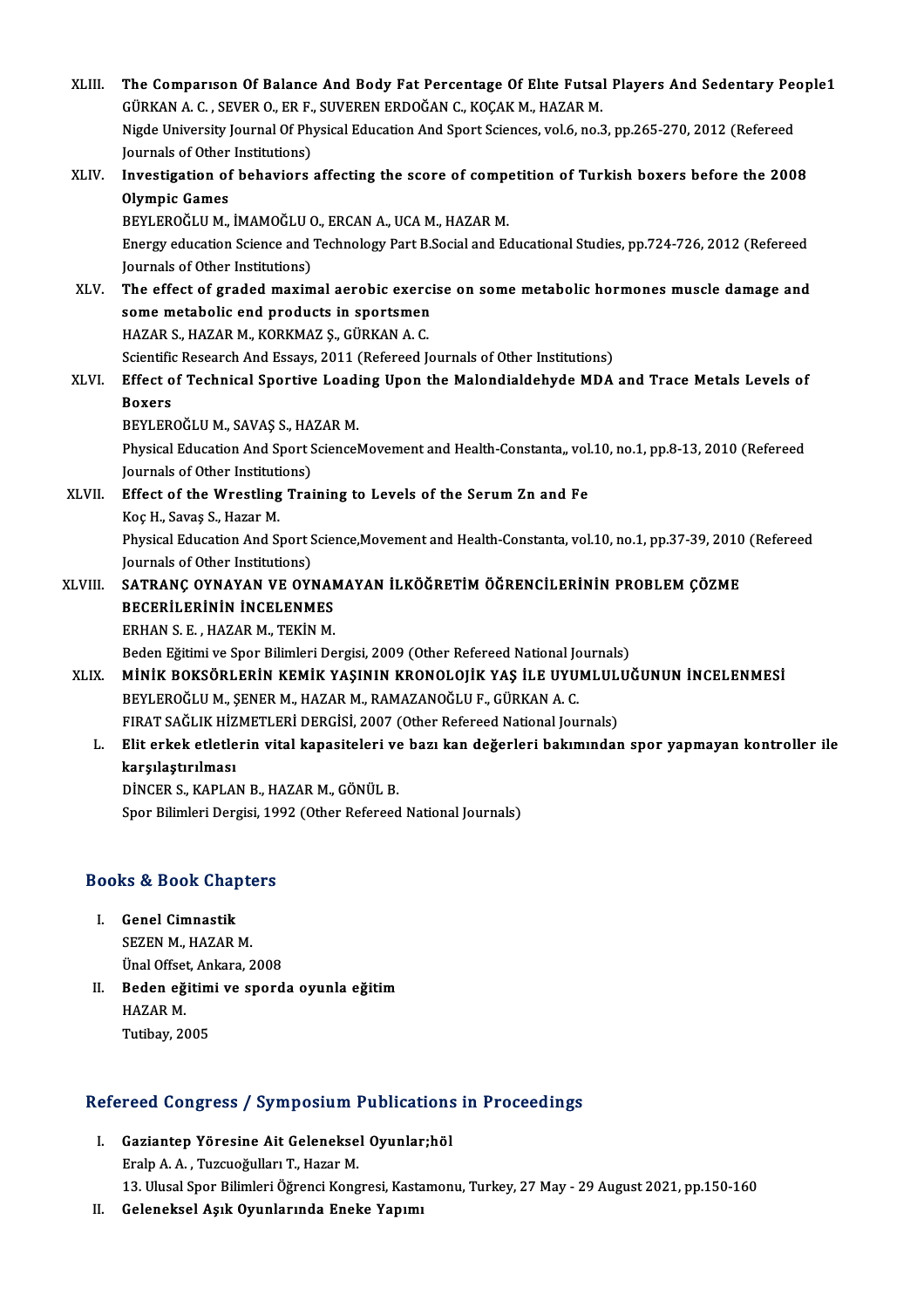HAZARM.,HAZARZ.

Türk Halklarının Geleneksel Spor Oyunları, 22 - 23 November 2018

- HAZAR M., HAZAR Z.<br>Türk Halklarının Geleneksel Spor Oyunları, 22 23 November 201<br>III. Anadolu'nun Gleneksel Oyun ve Sporlarında Kaçma Topu<br>HAZAR M. Bulgar C Türk Halklarının Gele<br><mark>Anadolu'nun Glen</mark>e<br>HAZAR M., Bulgan G.<br>Türk Halklarının Gele Anadolu'nun Gleneksel Oyun ve Sporlarında Kaçma Topu<br>HAZAR M., Bulgan G.<br>Türk Halklarının Geleneksel Spor Oyunları, 22 - 23 November 2018<br>Okaylarda Life Kinetik Antronmanının Dikkat, El Göz Koordi
- HAZAR M., Bulgan G.<br>Türk Halklarının Geleneksel Spor Oyunları, 22 23 November 2018<br>IV. Okçularda Life Kinetik Antrenmanının Dikkat, El-Göz Koordinasyonu VeAtış Performansı Üzerine<br>Etkisi Türk H<br><mark>Okçul:</mark><br>Etkisi Okçularda Life Kinetik Antrenmanının Dik<br>Etkisi<br>Yaşar T. S. , BEYLEROĞLU M., HAZAR M., IŞIK Ö.<br>E B B A International Congresses en Education

Etkisi<br>Yaşar T. S. , BEYLEROĞLU M., HAZAR M., IŞIK Ö.<br>E R P A International Congresses on Education 2018, 28 June - 01 July 2018, pp.580-587

- V. HowDo Elementary Students in the Czech Republic and Turkey Perceive the Sport Concept? A E R P A International Congresses on Education 2018, 28 June - 01<br>How Do Elementary Students in the Czech Republic and Tu<br>Phenomenographic Study with Draw and Write Technique<br>T<sup>INCAZEO HAZABM ZVONABM</sup> How Do Elementary Students in the<br>Phenomenographic Study with D<br>TİNGAZ E.O., HAZAR M., ZVONAR M.<br>W. Uluslarensa Estensiz ve Spon Bails TİNGAZ E. O. , HAZAR M., ZVONAR M.<br>IV. Uluslararası Egzersiz ve Spor Psikolojisi Kongresi, İstanbul, Turkey, 13 - 15 April 2018 TİNGAZ E. O. , HAZAR M., ZVONAR M.<br>IV. Uluslararası Egzersiz ve Spor Psikolojisi Kongresi, İstanbul, Turkey, 13 - 15 April 2018<br>VI. — FİZİKSEL HAREKETLİLİK İÇEREN OYUNLARIN 11-14 YAŞ GRUBU ORTAOKUL ÖĞRENCİLERİNİN<br>DİLİTAL O
- IV. Uluslararası Egzersiz ve Spor Psikolojisi<br>FİZİKSEL HAREKETLİLİK İÇEREN OYUI<br>DİJİTAL OYUN BAĞIMLILIĞINA ETKİSİ<br>HAZAR Z. HAZAR M FİZİKSEL HAREKET<br>DİJİTAL OYUN BAĞ<br>HAZAR Z., HAZAR M.<br>Uluslananası Harkas İ DİJİTAL OYUN BAĞIMLILIĞINA ETKİSİ<br>HAZAR Z., HAZAR M.<br>Uluslararası Herkes İçin Spor ve Wellness Kongresi', 6 - 08 April 2018 VI . OYUNDAN SPORA GEÇİŞ: OYUN SPOR İLİŞKİSİ

Uluslarara<br>OYUNDAN<br>HAZAR M.<br>III USLARA

OYUNDAN SPORA GEÇİŞ: OYUN SPOR İLİŞKİSİ<br>HAZAR M.<br>ULUSLARARASI TÜRK HALKLARI GELENEKSEL OYUNLAR-SPORLAR SEMPOZYUMU, 8 - 10 December 2017<br>Farkk Taktikaal Diriliaların Profesyonal Euthal Takımının Aktivite Profiline Etkileri(

HAZAR M.<br>ULUSLARARASI TÜRK HALKLARI GELENEKSEL OYUNLAR-SPORLAR SEMPOZYUMU, 8 - 10 December 2017<br>VIII. Farklı Taktiksel Dizilişlerin Profesyonel Futbol Takımının Aktivite Profiline Etkileri(Galatasaray<br>Örneği) ULUSLAF<br><mark>Farklı T</mark>:<br>Örneği)<br>CETİN O VIII. Farklı Taktiksel Dizilişlerin Profesyonel Futbol Takımının Aktivite Profiline Etkileri(Galatasaray<br>Örneği)<br>ÇETİN O., TOKUL E., BEYLEROĞLU M., HAZAR M.

15. Uluslararası Spor Bilimleri Kongresi, 15 - 18 November 2017

- CETIN O., TOKUL E., BEYLEROĞLU M., HAZAR M.<br>15. Uluslararası Spor Bilimleri Kongresi, 15 18 November 2017<br>IX. "Investigation Of The Relationship Between Playfulness, Digital Game Addiction And Aggression<br>I avels Of Sesen 15. Uluslararası Spor Bilimleri Kongresi, 15 - 18 November 2017<br>"Investigation Of The Relationship Between Playfulness, Digital Game<br>Levels Of Secondary School Students In Terms Of Various Variables"<br>HAZAR Z, HAZAR K, GÖKV "Investigation Of The Relationship Between Playfulness<br>Levels Of Secondary School Students In Terms Of Vario<br>HAZAR Z., HAZAR K., GÖKYÜREK B., HAZAR M., ÇELİKBİLEK S.<br>15 III USLAR ARASI SPOR RİLİMLERİ KONCRESİ 15 - 19 Nove Levels Of Secondary School Students In Terms Of Various Variables"<br>HAZAR Z., HAZAR K., GÖKYÜREK B., HAZAR M., ÇELİKBİLEK S.<br>15.ULUSLAR ARASI SPOR BİLİMLERİ KONGRESİ, 15 - 18 November 2017 HAZAR Z., HAZAR K., GÖKYÜREK B., HAZAR M., ÇELİKBİLEK S.<br>15.ULUSLAR ARASI SPOR BİLİMLERİ KONGRESİ, 15 - 18 November 2017<br>X. Ortaokul Öğrencilerinin Oyunsallık, Dijital Oyun Bağımlılığı ve Saldırganlık Düzeyleri Arasındaki<br>
- 15.ULUSLAR ARASI SPOR BİLİMLERİ KONGRESİ, 15 18 l<br>Ortaokul Öğrencilerinin Oyunsallık, Dijital Oyun Ba<br>İlişkinin Çeşitli Değişkenler Açısından İncelenmesi<br>HAZAR Z, HAZAR K, ÇÖKVÜREK B, HAZAR M, ÇELİKRİLI Ortaokul Öğrencilerinin Oyunsallık, Dijital Oyun Bağıml<br>İlişkinin Çeşitli Değişkenler Açısından İncelenmesi<br>HAZAR Z., HAZAR K., GÖKYÜREK B., HAZAR M., ÇELİKBİLEK S.<br>15. uludararası əper bilimləri kanarasi 15., 19 Nevember İlişkinin Çeşitli Değişkenler Açısından İncelenmesi<br>HAZAR Z., HAZAR K., GÖKYÜREK B., HAZAR M., ÇELİKBİLEK S.<br>15. uluslararası spor bilimleri kongresi, 15 - 18 November 2017<br>Güzel Sanatlar Öğretmenleri ile Yahancı Dil Öğret HAZAR Z., HAZAR K., GÖKYÜREK B., HAZAR M., ÇELİKBİLEK S.<br>15. uluslararası spor bilimleri kongresi, 15 - 18 November 2017<br>XI. Güzel Sanatlar Öğretmenleri ile Yabancı Dil Öğretmenlerinin Sınıf Yönetim Profillerinin İncelenme
- 15. uluslararası spor bilimleri kongresi, 15 -<br>Güzel Sanatlar Öğretmenleri ile Yabancı<br>TURGUT ., İNAN H., HAZAR M., BAYDAR H. Ö.<br>2. Uluslarara Lisansüstü Eğitim Kongresi Me Güzel Sanatlar Öğretmenleri ile Yabancı Dil Öğretmenlerinin Sınıf Yönetim<br>TURGUT "İNAN H., HAZAR M., BAYDAR H. Ö.<br>2. Uluslararsı Lisansüstü Eğitim Kongresi, Manisa, Turkey, 12 - 14 May 2017, pp.729<br>Euthelaularda Masajın Ba 2. Uluslararsı Lisansüstü Eğitim Kongresi, Manisa, Turkey, 12 - 14 May 2017, pp.729
- TURGUT "İNAN H., HAZAR M., BAYDAR H. Ö.<br>2. Uluslararsı Lisansüstü Eğitim Kongresi, Manisa, Turkey<br>XII. Futbolcularda Masajın Reaksiyon Zamanına Etkisi<br>SOYAL M., BEYLEROĞLU M., HAZAR M., ÇELİK N. M. Futbolcularda Masajın Reaksiyon Zamanına Etkisi<br>SOYAL M., BEYLEROĞLU M., HAZAR M., ÇELİK N. M.<br>ERPA International Congresses on Education 2017, Budapest, Hungary, 18 - 21 May 2017, pp.272-276<br>Spor Bilimləri Fakültəsi İlə F
- XIII. Spor Bilimleri Fakültesi İle Farklı Fakültelerde Öğrenim Gören Öğretmen Adaylarının Oyunsallık Ve<br>Yaratıcılık Düzeylerinin Karşılaştırılması Ve Arasındaki İlişkinin İncelenmesi ERPA International Congresses on Education 2017, Budapest, Hungary, 18 - 21 May 20<br>Spor Bilimleri Fakültesi İle Farklı Fakültelerde Öğrenim Gören Öğretmen Ada<br>Yaratıcılık Düzeylerinin Karşılaştırılması Ve Arasındaki İlişki BAYDAR H. Ö., HAZAR M., TİNGAZ E. O., GÖKYÜREK B., AKARÇEŞME C. Yaratıcılık Düzeylerinin Karşılaştırılması Ve Arasındaki İlişkinin İncelenmesi<br>BAYDAR H. Ö. , HAZAR M., TİNGAZ E. O. , GÖKYÜREK B., AKARÇEŞME C.<br>IV International Eurasian Educational Research Congress, Denizli, Turkey, 11 BAYDAR H. Ö. , HAZAR M., TİNGAZ E. O. , GÖKYÜREK B., AKARÇEŞME C.<br>IV International Eurasian Educational Research Congress, Denizli, Turkey, 11 - 14 May 2017, pp.1977-1978<br>XIV. Spor Bilimleri Fakültesi İle Farklı Fakült
- IV International Eurasian Educational Research Congress, Denizli, Turkey, 11<br>Spor Bilimleri Fakültesi İle Farklı Fakültelerde Öğrenim Gören Öğrer<br>Mutluluklarının Karşılaştırılması Ve Arasındaki İlişkinin İncelenmesi<br>TİNCAZ XIV. Spor Bilimleri Fakültesi İle Farklı Fakültelerde Öğrenim Gören Öğrencilerin Düşünme Stilleri İle<br>Mutluluklarının Karşılaştırılması Ve Arasındaki İlişkinin İncelenmesi<br>TİNGAZ E. O. ,HAZAR M., BAYDAR H. Ö. , GÖKYÜREK B. IV International EurasianEducational Research Congress, Denizli, Turkey, 11 - 14 May 2017, pp.1975-1976 TİNGAZ E. O. , HAZAR M., BAYDAR H. Ö. , GÖKYÜREK B., ÇAKIROĞLU T.<br>IV International EurasianEducational Research Congress, Denizli, Turkey, 11 - 14 May 2017, pp.1975-197<br>XV. Ortaöğretim ve Sınıf Öğretmenlerinin Sınıf Yö
- IV Internation<br>Ortaöğretim<br>İncelenmesi.<br>PEVI EDOČLU Ortaöğretim ve Sınıf Öğretmenlerinin Sınıf Yönetim Profille<br>İncelenmesi.<br>BEYLEROĞLU M., BEZCİ Ş., HAZAR M., TİNGAZ E. O. , BAYDAR H. Ö.<br>EPPA International Congresses On Education Budanest Hungary. İncelenmesi.<br>BEYLEROĞLU M., BEZCİ Ş., HAZAR M., TİNGAZ E. O. , BAYDAR H. Ö.<br>ERPA International Congresses On Education, Budapest, Hungary, 18 - 21 May 2017

XVI. Ortaöğretim branş öğretmenlerinin sınıf yönetimi profillerinin bazı değişkenler açısından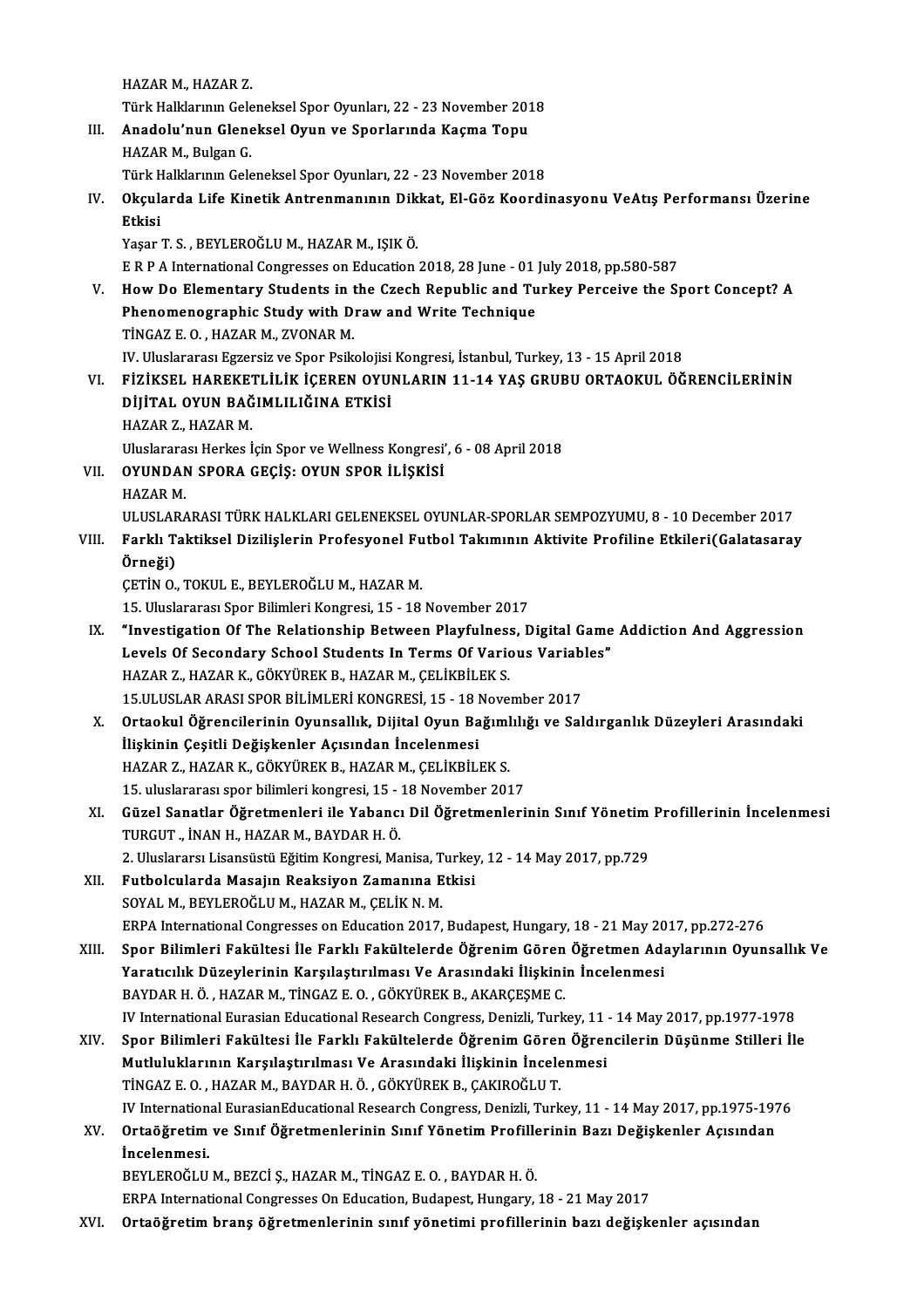incelenmesi /Examination of the Classroom Management Profilesof Secondary Branch Teachers<br>HAZAR M, REVLEROČLU M, REZCLS, RAVDAR H, Ö, TİNCAZ E Q incelenmesi /Examination of the Classroom Management P<br>HAZAR M., BEYLEROĞLU M., BEZCİ Ş., BAYDAR H. Ö. , TİNGAZ E. O.<br>EPPA International Congresses en Education Budanest Hungery incelenmesi /Examination of the Classroom Management Profilesof Secondary B<br>HAZAR M., BEYLEROĞLU M., BEZCİ Ş., BAYDAR H. Ö. , TİNGAZ E. O.<br>ERPA International Congresses on Education, Budapest, Hungary, 18 - 21 May 2017, pp HAZAR M., BEYLEROĞLU M., BEZCİ Ş., BAYDAR H. Ö. , TİNGAZ E. O.<br>ERPA International Congresses on Education, Budapest, Hungary, 18 - 21 May 2017, pp.23<br>XVII. Kayseri ve Trabzon ilindeki 11-14 yaş grubu öğrencilerin oyunsallı ERPA International Congresses on Education, Budapest, Hungary, 18 - 21 May 2017, pp.23<br>Kayseri ve Trabzon ilindeki 11-14 yaş grubu öğrencilerin oyunsallık düzeylerinin karşılaştırıl<br>A Comparison of Playfulness Levels of th HAZARM.,BEYLEROĞLUM.,TİNGAZ E.O. ,BEZCİ Ş.,ESENTÜRKO.K. A Comparison of Playfulness Levels of the Secondary Students in Kayseri and Trabzon Cities XVIII. Kayseri ve Trabzon İlindeki 11-14 Yaş Grubu Öğrencilerin Oyunsallık Düzeylerinin Karşılaştırılması<br>HAZAR M., BEYLEROĞLU M., TİNGAZ E. O., BEZCİ S., ESENTÜRK O. K. ERPA International Congresses on Education, Budapest, Hungary, 18 - 21 May 2017, pp.67 ERPA International Congresses On Education, Budapest, Hungary, 18 - 21 May 2017 HAZAR M., BEYLEROĞLU M., TİNGAZ E. O. , BEZCİ Ş., ESENTÜRK O. K.<br>ERPA International Congresses On Education, Budapest, Hungary, 18 - 21 May 2017<br>XIX. Ortaöğretim ve sınıf öğretmenlerinin sınıf yönetimi profillerinin bazı d incelenmesi/ Examination of the Classroom Management Profilesof Secondary and Primary School<br>Teachers Ortaöğre<mark>t</mark><br>incelenme<br>Teachers<br>PEVI EPOČ BEYLEROĞLUM.,BEZCİ Ş.,HAZARM.,TİNGAZ E.O. ,BAYDARH.Ö. Teachers<br>BEYLEROĞLU M., BEZCİ Ş., HAZAR M., TİNGAZ E. O. , BAYDAR H. Ö.<br>ERPA International Congresses on Education, Budapest, Hungary, 18 - 21 May 2017, pp.67<br>Sedantar Kadınlarda Yanılan Stan - Aarabik Dana ve Bilatesin Ya BEYLEROĞLU M., BEZCİ Ş., HAZAR M., TİNGAZ E. O. , BAYDAR H. Ö.<br>ERPA International Congresses on Education, Budapest, Hungary, 18 - 21 May 2017, pp.67<br>XX. Sedanter Kadınlarda Yapılan Step - Aerobik Dans ve Pilatesin Yaşam K ERPA International Congresses on Educational Stephen<br>Sedanter Kadınlarda Yapılan Step - A<br>EKİNCİ E. S. , BEYLEROĞLUM., HAZARM.<br>ERRA International Congresses On Educat Sedanter Kadınlarda Yapılan Step - Aerobik Dans ve Pilatesin Yaşam Kalite<br>EKİNCİ E. S. , BEYLEROĞLU M., HAZAR M.<br>ERPA International Congresses On Education, Budapest, Hungary, 18 - 21 May 2017<br>Investigation Of The Effect O EKİNCİ E. S. , BEYLEROĞLU M., HAZAR M.<br>ERPA International Congresses On Education, Budapest, Hungary, 18 - 21 May 2017<br>XXI. Investigation Of The Effect Of 4 Week Exercise Program On Attention DuringThe Education<br>Univer ERPA International Com<br><mark>Investigation Of The</mark><br>University Students<br>CELLL BEVLEPOČLUA Investigation Of The Effect Of 4<br>University Students<br>ÇELİ İ., BEYLEROĞLU M., HAZAR M.<br>EPPA International Congresses On I University Students<br>CELİ İ., BEYLEROĞLU M., HAZAR M.<br>ERPA International Congresses On Education, Budapest, Hungary, 18 - 20 May 2017 ÇELİ İ., BEYLEROĞLU M., HAZAR M.<br>ERPA International Congresses On Education, Budapest, Hungary, 18 - 20 May 2017<br>XXII. Beden Eğitimi ve Spor Öğretmenliği Öğretmen Adaylarının Sosyal Fizik Kaygıları ve Beden<br>İmgəsindən Hesp ERPA International Congresses On Educ<br>Beden Eğitimi ve Spor Öğretmenliği<br>İmgesinden Hoşnut Olma Düzeyleri<br>ÖZTÜPKE HAZAR M. BEVLEROĞLUM Beden Eğitimi ve Spor Öğretmenliği Öğretmen<br>İmgesinden Hoşnut Olma Düzeyleri<br>ÖZTÜRK F., HAZAR M., BEYLEROĞLU M., ÇELİKAĞ G.<br>EPPA International Congresses On Edusation Budan İmgesinden Hoşnut Olma Düzeyleri<br>ÖZTÜRK F., HAZAR M., BEYLEROĞLU M., ÇELİKAĞ G.<br>ERPA International Congresses On Education, Budapest, Hungary, 18 - 21 May 2017<br>Farklı Branslardaki Sosyal Bijlimlar ve Fan Bilimlari Öğretmen ÖZTÜRK F., HAZAR M., BEYLEROĞLU M., ÇELİKAĞ G.<br>ERPA International Congresses On Education, Budapest, Hungary, 18 - 21 May 2017<br>XXIII. Farklı Branşlardaki Sosyal Biilimler ve Fen Bilimleri Öğretmenlerinin Sınıf Yönetimi ERPA Interna<br>Farklı Branş<br>incelenmesi<br>HAZAR M. TU HAZARM.,TURGUTA.,AKTAŞ İ.,AKTAŞN. incelenmesi<br>HAZAR M., TURGUT A., AKTAŞ İ., AKTAŞ N.<br>2. Uluslararsı Lisansüstü Eğitim Kongresi, Manisa, Turkey, 12 - 14 May 2017, pp.728<br>Cong (U.19) Judo Milli Tekum Sporgularının 28 Günlük Kuyyet Antronmanı HAZAR M., TURGUT A., AKTAŞ İ., AKTAŞ N.<br>2. Uluslararsı Lisansüstü Eğitim Kongresi, Manisa, Turkey, 12 - 14 May 2017, pp.728<br>XXIV. Genç (U-19) Judo Milli Takım Sporcularının 28 Günlük Kuvvet Antrenmanı Öncesi ve Sonrası 2. Uluslararsı Lisansüstü Eğitim Kongresi, M<br>Genç (U-19) Judo Milli Takım Sporcula<br>Kuvveti Düzeylerinin Karşılaştırılması.<br>CELİKN M. BEVLERQĞLUM HAZARM S6 Genç (U-19) Judo Milli Takım Sporcularının 21<br>Kuvveti Düzeylerinin Karşılaştırılması.<br>ÇELİK N. M. , BEYLEROĞLU M., HAZAR M., SOYAL M.<br>EPPA İnternational Congress en Education Budance Kuvveti Düzeylerinin Karşılaştırılması.<br>ÇELİK N. M. , BEYLEROĞLU M., HAZAR M., SOYAL M.<br>ERPA İnternational Congress on Education, Budapest, Hungary, 18 - 21 May 2017, pp.46 ÇELİK N. M. , BEYLEROĞLU M., HAZAR M., SOYAL M.<br>ERPA İnternational Congress on Education, Budapest, Hungary, 18 - 21 May 2017, pp.46<br>XXV. Fiziksel Etkinlik Kartları İle Zeka Oyunlarının İlkokul Öğrencilerinin Dikkat ve ERPA İnternational C<br>Fiziksel Etkinlik Ka<br>Düzeylerine Etkisi<br>ALTIN M. HAZAR M Fiziksel Etkinlik Ka<br>Düzeylerine Etkisi<br>ALTUN M., HAZAR M.<br>W. Uluslararası Ballm Düzeylerine Etkisi<br>ALTUN M., HAZAR M.<br>IV. Uluslararası Balkan Spor Bilimleri Kongresi, Bursa, Turkey, 21 - 23 May 2017<br>Spor Bilimleri Fakültesi ile Farklı Fakültelerde Öğenim Gören Öğrensile ALTUN M., HAZAR M.<br>IV. Uluslararası Balkan Spor Bilimleri Kongresi, Bursa, Turkey, 21 - 23 May 2017<br>XXVI. Spor Bilimleri Fakültesi ile Farklı Fakültelerde Öğenim Gören Öğrencilerin Düşünme stilleri ile<br>Mutluluklarının Karş IV. Uluslararası Balkan Spor Bilimleri Kongresi, Bursa, Turkey, 21 - 23 May 2<br>Spor Bilimleri Fakültesi ile Farklı Fakültelerde Öğenim Gören Öğren<br>Mutluluklarının Karşılaştırlması ve arasındaki ilişkinin İncelenmesi<br>TİNCAZE TİNGAZ E.O. ,HAZARM.,BAYDARH.Ö. ,GÖKYÜREKB.,ÇAKIROĞLUT. Mutluluklarının Karşılaştırlması ve arasındaki ilişkinin İncelenmesi<br>TİNGAZ E. O. , HAZAR M., BAYDAR H. Ö. , GÖKYÜREK B., ÇAKIROĞLU T.<br>IV. International Eurasian Educational Research Congress, Denizli, Turkey, 11 - 14 May TİNGAZ E. O. , HAZAR M., BAYDAR H. Ö. , GÖKYÜREK B., ÇAKIROĞLU T.<br>IV. International Eurasian Educational Research Congress, Denizli, Turkey, 11 - 14 May 2017<br>XXVII. Ortaöğretim ve sınıf öğretmenlerinin sınıf yönetimi p IV. Internation<br>Ortaöğretim<br>incelenmesi<br>PEVI EROČI U Ortaöğretim ve sınıf öğretmenlerinin sınıf yönetimi profille<br>incelenmesi<br>BEYLEROĞLU M., BEZCİ Ş., HAZAR M., TİNGAZ E. O. , BAYDAR H. Ö.<br>E.P. P.A. International Consresses on Education 2.0.1.7.19, 21 Mer incelenmesi<br>BEYLEROĞLU M., BEZCİ Ş., HAZAR M., TİNGAZ E. O. , BAYDAR H. Ö.<br>E R P A International Congresses on Education 2 0 1 7, 18 - 21 May 2017 BEYLEROĞLU M., BEZCİ Ş., HAZAR M., TİNGAZ E. O. , BAYDAR H. Ö.<br>E R P A International Congresses on Education 2 0 1 7, 18 - 21 May 2017<br>XXVIII. Kayseri ve Trabzon ilindeki 11-14 yaş grubu öğrencilerinoyunsallık düzeylerinin E R P A International Congresses on Education 2 0 1 7, 18 - 21 May 2<br>Kayseri ve Trabzon ilindeki 11-14 yaş grubu öğrencilerinoyu<br>HAZAR M., BEYLEROĞLU M., TİNGAZ E. O. , BEZCİ Ş., ESENTÜRK O. K.<br>E R R A International Congre Kayseri ve Trabzon ilindeki 11-14 yaş grubu öğrencilerinoyunsal<br>HAZAR M., BEYLEROĞLU M., TİNGAZ E. O. , BEZCİ Ş., ESENTÜRK O. K.<br>E R P A International Congresses on Education 2 0 1 7, 18 - 21 May 2017<br>Investigation of the HAZAR M., BEYLEROĞLU M., TİNGAZ E. O. , BEZCİ Ş., ESENTÜRK O. K.<br>E R P A International Congresses on Education 2 0 1 7, 18 - 21 May 2017<br>XXIX. Investigation of the effect of 4 week exercise program on attentionduring the e E R P A International<br>Investigation of the<br>university students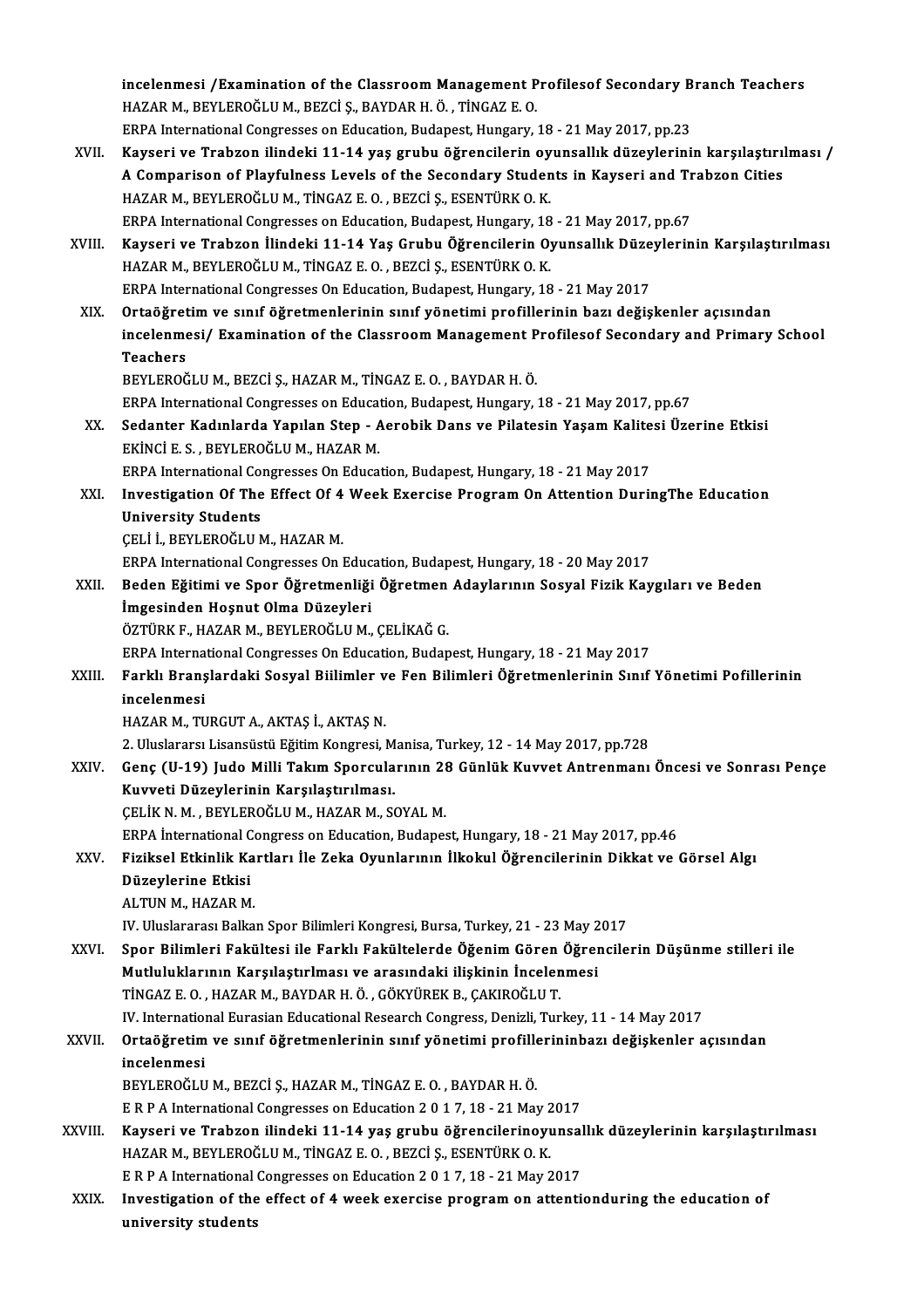ÇELİKİ.,BEYLEROĞLUM.,HAZARM. ÇELİK İ., BEYLEROĞLU M., HAZAR M.<br>E R P A International Congresses on Education 2 0 1 7, 18 - 21 May 2017<br>Ontağğustim brans öğretmenlerinin sınıf vönetimi nusfillerininde CELİK İ., BEYLEROĞLU M., HAZAR M.<br>E R P A International Congresses on Education 2 0 1 7, 18 - 21 May 2017<br>XXX. Ortaöğretim branş öğretmenlerinin sınıf yönetimi profillerininbazı değişkenler açısından incelenmesi E R P A International Congresses on Education 2 0 1 7, 18 - 21 May<br>Ortaöğretim branş öğretmenlerinin sınıf yönetimi profiller<br>HAZAR M., BEYLEROĞLU M., BEZCİ Ş., BAYDAR H. Ö. , TİNGAZ E. O.<br>E R R A International Congresses Ortaöğretim branş öğretmenlerinin sınıf yönetimi profillerininba<br>HAZAR M., BEYLEROĞLU M., BEZCİ Ş., BAYDAR H. Ö. , TİNGAZ E. O.<br>E R P A International Congresses on Education 2 0 1 7, 18 - 21 May 2017<br>Fizikçel Etkinlik Kart HAZAR M., BEYLEROĞLU M., BEZCİ Ş., BAYDAR H. Ö. , TİNGAZ E. O.<br>E R P A International Congresses on Education 2 0 1 7, 18 - 21 May 2017<br>XXXI. Fiziksel Etkinlik Kartları ile Zeka Oyunlarının İlkokul Öğrencilerinin Dikkat ERPA International Congresses on Education 2 0 1 7, 18 - 21 May 2017<br>Fiziksel Etkinlik Kartları ile Zeka Oyunlarının İlkokul Öğrencileri<br>Düzeylerine Etkisi<br>ALTUN M., HAZAR M. Fiziksel Etkinlik Ka<br>Düzeylerine Etkisi<br>ALTUN M., HAZAR M.<br>W. Uluslararası Pallm IV.UluslararasıBalkanSporBilimleriKongresi,Bursa,Turkey,21 -23May2017,pp.6-7 ALTUN M., HAZAR M.<br>IV. Uluslararası Balkan Spor Bilimleri Kongresi, Bursa, Turkey, 21 - 23 May 2017, pp.6-7<br>XXXII. Genç (U-19) judo milli takim sporcularının 28 günlük kuvvetantrenmanı öncesi ve sonrası pençe<br>Isuvyeti IV. Uluslararası Balkan Spor Bilimleri Kon<br>Genç (U-19) judo milli takim sporcul<br>kuvveti düzeylerininkarşılaştırılması<br>CELİK N. M., PEVLEROČLU M. HAZAR M. Genç (U-19) judo milli takim sporcularının 28<br>kuvveti düzeylerininkarşılaştırılması<br>ÇELİK N. M. , BEYLEROĞLU M., HAZAR M., SOYAL M.<br>EPPA International Congresses on Education 2017 kuvveti düzeylerininkarşılaştırılması<br>ÇELİK N. M. , BEYLEROĞLU M., HAZAR M., SOYAL M.<br>ERPA International Congresses on Education 2017, Budapest, Hungary, 18 - 21 May 2017, pp.46 CELİK N. M. , BEYLEROĞLU M., HAZAR M., SOYAL M.<br>ERPA International Congresses on Education 2017, Budapest, Hungary, 18 - 21 May 2017, pp.46<br>XXXIII. 10 14 Yaş Arası Bazı Antropometrik Motorik ve Spor Teknik Uygulama Paramet ERPA International Congresses on Education 2017, Budapest, Hungary, 18 - 21 Ma<br>10 14 Yaş Arası Bazı Antropometrik Motorik ve Spor Teknik Uygulama P:<br>Beden Eğitimi ve Spor Derslerindeki Başarılarıyla ilişkisinin incelenmesi 10 14 Yaş Arası Bazı Antropometrik Motorik<br>Beden Eğitimi ve Spor Derslerindeki Başarılı<br>BERİSHA M., HAZAR M., BEYLEROĞLU M., SUNA G.<br>EPPA İnternational Congresses en Edusation 3 - 0 Beden Eğitimi ve Spor Derslerindeki Başarılarıyla ilişkisinin incelenmesi<br>BERİSHA M., HAZAR M., BEYLEROĞLU M., SUNA G.<br>ERPA İnternational Congresses on Education, 2 - 04 June 2016, pp.791-798 BERISHA M., HAZAR M., BEYLEROĞLU M., SUNA G.<br>ERPA İnternational Congresses on Education, 2 - 04 June 2016, pp.791-798<br>XXXIV. Investigation of the Impact of the Uniform Colors of Sportsmen Who Participated in Turkish Youth<br> ERPA International Congresses on Education, 2 - 04 June 2016, pp.791-798<br>Investigation of the Impact of the Uniform Colors of Sportsmen Who<br>Boxing Championship on Their Performance during the Competition<br>CÜLLEM PEVLEROČLUM Boxing Championship on Their Performance during the Competition GÜLLE M., BEYLEROĞLU M., HAZAR M. Boxing Championship on Their Performance during the Competition<br>GÜLLE M., BEYLEROĞLU M., HAZAR M.<br>The 6th International Symposium on Education for Rural Transformation (ERT) 2016"Teacher Professional<br>Development Needs and GÜLLE M., BEYLEROĞLU M., HAZAR M.<br>The 6th International Symposium on Education for Rural Transformation (ERT) 2016"Teacher Prof<br>Development-Needs and Challenges of Education for Rural Transformation", 8 - 10 February 2016<br> The 6th International Symposium on Education for Rural Transformation (ERT) 2016"Te<br>Development-Needs and Challenges of Education for Rural Transformation", 8 - 10 Febru<br>XXXV. Kentsel Mekanlarda Çocuk Oyun Alanlarının Yeri Development-Needs and Challenges of Educat<br>Kentsel Mekanlarda Çocuk Oyun Alanlar<br>ALTUN M., HAZAR M., HAZAR Z., TİNGAZ E. O.<br>2. International Sports Ssionee Tourism and B Kentsel Mekanlarda Çocuk Oyun Alanlarının Yeri ve Önemi: Kırşehir İli Örneği<br>ALTUN M., HAZAR M., HAZAR Z., TİNGAZ E. O.<br>3. International Sports Science Tourism and Recreation Student Congress, Gaziantep, Turkey, 27 - 29 Ma ALTUN M., HAZAR M., HAZAR Z., TİNGAZ E. O.<br>3. International Sports Science Tourism and Recreation Student Congress, Gaziantep, Turkey, 27 - 29 May 2016<br>XXXVI. KIRŞEHİR VE ANKARA İLİNDEKİ ÖĞRENCİLERİN OYUNSALLIK DÜZEYLE 3. International Sports Science Tourism and Recreation<br>KIRŞEHİR VE ANKARA İLİNDEKİ ÖĞRENCİLERİ<br>HAZAR M., ALTUN EKİZ M., ÇELİK O. B. , Yarımkaya E.<br>ULUSLARARASI SOSYAL PİLCİLER EĞİTİMİ SEMBOZY KIRŞEHİR VE ANKARA İLİNDEKİ ÖĞRENCİLERİN OYUNSALLIK DÜZEYLERİNİN KARŞILAŞTIRILMASI<br>HAZAR M., ALTUN EKİZ M., ÇELİK O. B. , Yarımkaya E. HAZAR M., ALTUN EKİZ M., ÇELİK O. B. , Yarımkaya E.<br>ULUSLARARASI SOSYAL BİLGİLER EĞİTİMİ SEMPOZYUMU, 28 - 30 April 2016<br>XXXVII. Kırşehir ve Ankara İlindeki Öğrencilerin Oyunsallık Düzeylerinin Karşılaştırılması<br>HAZAR M ULUSLARARASI SOSYAL BİLGİLER EĞİTİMİ SEMPOZYUMU, 28 - 30 April 2016<br>Kırşehir ve Ankara İlindeki Öğrencilerin Oyunsallık Düzeylerinin Karşılaştırılm<br>HAZAR M., ALTUN M., ÇELİK O.B. , YARIMKAYA E.<br>İnternational Symposium on S Kırşehir ve Ankara İlindeki Öğrencilerin Oyunsallık Düzeylerinin Karşılaştırılm<br>HAZAR M., ALTUN M., ÇELİK O. B. , YARIMKAYA E.<br>İnternational Symposium on Social Studies Education, Denizli, Turkey, 28 - 30 April 2016<br>6 14Ya HAZAR M., ALTUN M., ÇELİK O. B. , YARIMKAYA E.<br>İnternational Symposium on Social Studies Education, Denizli, Turkey, 28 - 30 April 2016<br>XXXVIII. 6 14Yaş Grubu Çocukların Dijital Oyun Oynamalarına Yönelik Ebeveyn Görüşleri<br> International Symposium on Soo<br>6 14Yaş Grubu Çocukların D<br>HAZAR Z., HAZAR M., ALTUN M.<br>1 Hluslararası Kadın Casul: Sağl 6 14Yaş Grubu Çocukların Dijital Oyun Oynamalarına Yönelik Ebeveyn Görüşleri<br>HAZAR Z., HAZAR M., ALTUN M.<br>1. Uluslararası Kadın Çocuk Sağlığı ve Eğitimi Kongresi, Kocaeli, Turkey, 14 - 15 April 2016<br>Artan maksimal aspabili HAZAR Z., HAZAR M., ALTUN M.<br>1. Uluslararası Kadın Çocuk Sağlığı ve Eğitimi Kongresi, Kocaeli, Turkey, 14 - 15 April 2016<br>2011 - XXXIX. Artan maksimal aerobik egzersizin profesyonel kadın futbolcularda luteal fazda bazı se 1. Uluslararası Kadın Çocuk Sağlığı ve Eğitimi Kong<br>Artan maksimal aerobik egzersizin profesyol<br>hormonlar ve alfa fetoprotein üzerine etkisi<br>QTAČ A. HAZAR M. QTAČ İ. REVLEROČLUM Artan maksimal aerobik egzersizin profe<br>hormonlar ve alfa fetoprotein üzerine et<br>OTAĞ A., HAZAR M., OTAĞ İ., BEYLEROĞLU M.<br>V.u Ulucal Eizyoteroni Kongresi Turkey 6., AS hormonlar ve alfa fetoprotein üzerine etkisi<br>OTAĞ A., HAZAR M., OTAĞ İ., BEYLEROĞLU M.<br>Vıı.Ulusal Fizyoterapi Kongresi, Turkey, 6 - 08 November 2015<br>10.14 Yas Crubu Cosukların Fiziksel Aktivite İseren Oyu. OTAĞ A., HAZAR M., OTAĞ İ., BEYLEROĞLU M.<br>V.I. Ulusal Fizyoterapi Kongresi, Turkey, 6 - 08 November 2015<br>XL. 10 14 Yaş Grubu Çocukların Fiziksel Aktivite İçeren Oyun Tercihlerinin Bazı Değişkenler Bakımından<br>İncelenmes Vm.Ulusal Fizy<br>10 14 Yaş Gı<br>İncelenmesi<br>HAZAR M. VU HAZARM.,YILDIZM.,BAYDARH.Ö. ,KARAÇAMA. İncelenmesi<br>HAZAR M., YILDIZ M., BAYDAR H. Ö. , KARAÇAM A.<br>Uluslararası Oyun ve Oyucak Kongresi, Erzurum, Turkey, 7 - 08 May 2015<br>Ağrı lı Karakalnaklarda Oynanan Galanaksal Asık Oyunu XLI. Ağrı lı Karakalpaklarda Oynanan Geleneksel Aşık Oyunu Uluslararası Oyun ve Oyucak Kongi<br><mark>Ağrı lı Karakalpaklarda Oynan</mark>a<br>HAZAR M., HAZAR Z., TİNGAZ E. O.<br>Hluslararası Oyun ve Oyungak Kon Ağrı lı Karakalpaklarda Oynanan Geleneksel Aşık Oyunu<br>HAZAR M., HAZAR Z., TİNGAZ E. O.<br>Uluslararası Oyun ve Oyuncak Kongresi, Erzurum, Turkey, 7 - 08 June 2015, pp.900-908<br>10 14 Yas Crubu Ortaalul Öğrensilerinin Aktif Oyun HAZAR M., HAZAR Z., TİNGAZ E. O.<br>Uluslararası Oyun ve Oyuncak Kongresi, Erzurum, Turkey, 7 - 08 June 2015, pp.900-908<br>XLII. 10 14 Yaş Grubu Ortaokul Öğrencilerinin Aktif Oyunları Oynamaya Yönelik Tutumları<br>HAZAR M Uluslarara<br>**10 14 Ya**ş<br>HAZAR M.<br>Uluslarara 10 14 Yaş Grubu Ortaokul Öğrencilerinin Aktif Oyunları Oynamaya Yönelik Tu<br>HAZAR M.<br>Uluslararası Oyun ve Oyuncak Kongresi, Erzurum, Turkey, 7 - 08 May 2015, pp.884-889<br>10 14 Yas Cosukların Eirikeel Aktivite İseren Oyunları XLIII. 10 142 HAZAR M.<br>10 Uluslararası Oyun ve Oyuncak Kongresi, Erzurum, Turkey, 7 - 08 May 2015, pp.884-889<br>10 14 Yaş Çocukların Fiziksel Aktivite İçeren Oyunları Oynamaya Yönelik Tutumları 10 14 Yaş Uluslararası Oyun ve Oyuncak Kongresi, Erzurum, Turkey, 7 - 08 May 2015, pp.884-889<br>10 14 Yaş Çocukların Fiziksel Aktivite İçeren Oyunları Oynamaya Yönelik Tutı<br>Çocuklarda Oynsallık<br>HAZAR M. Çocuklarda Oynsallık